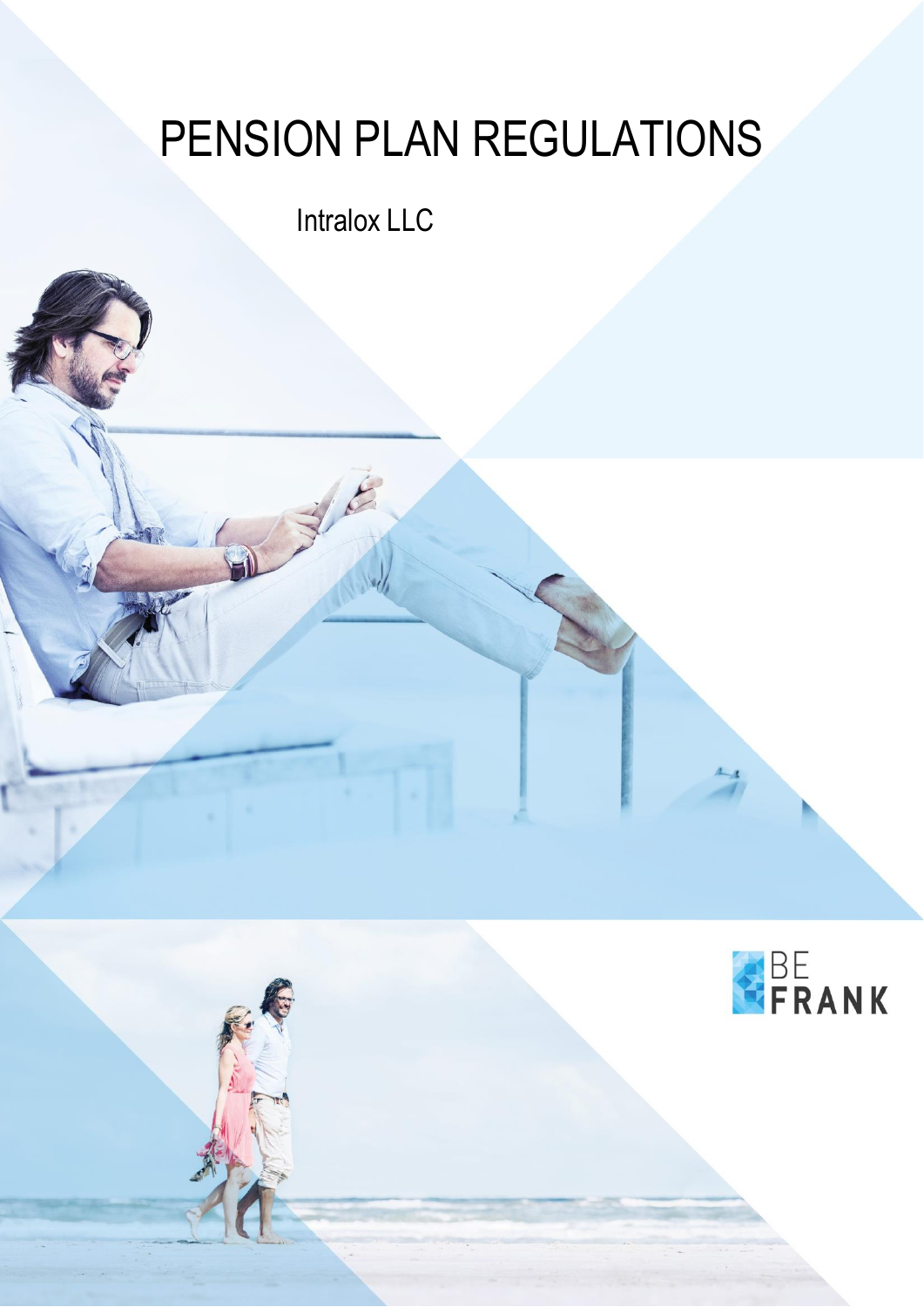

The English translation of the pension plan regulations is provided to the employer and employee for information purposes only. In the event of any differences of interpretation between the Dutch version and the English version, the Dutch version shall prevail.

# **Contents**

| Article 2                                                                                              |  |
|--------------------------------------------------------------------------------------------------------|--|
|                                                                                                        |  |
| Article 3                                                                                              |  |
| Article 4                                                                                              |  |
| Article 5                                                                                              |  |
| Article 6                                                                                              |  |
| Article 7                                                                                              |  |
| Article 8                                                                                              |  |
| Article 9                                                                                              |  |
| Optional Surviving dependant's (Anw) gap pension if you pass away before 68  9<br>Article 10           |  |
| Pension from the value of the investments if you pass away before your retirement 11<br>Article 11     |  |
| Article 12                                                                                             |  |
| Article 13                                                                                             |  |
| Article 14                                                                                             |  |
| Article 15                                                                                             |  |
| Article 16                                                                                             |  |
| Article 17                                                                                             |  |
| Article 18                                                                                             |  |
| Extraordinary partner's pension for your ex-partner if you and your partner separate  16<br>Article 19 |  |
| Article 20                                                                                             |  |
| Article 21                                                                                             |  |
| Article 22                                                                                             |  |
| Article 23                                                                                             |  |
| Article 24                                                                                             |  |
| Article 25                                                                                             |  |
| Article 26                                                                                             |  |
| Article 27                                                                                             |  |
| Article 28                                                                                             |  |
| Article 29                                                                                             |  |
| Article 30                                                                                             |  |
| Article 31                                                                                             |  |
| Article 32                                                                                             |  |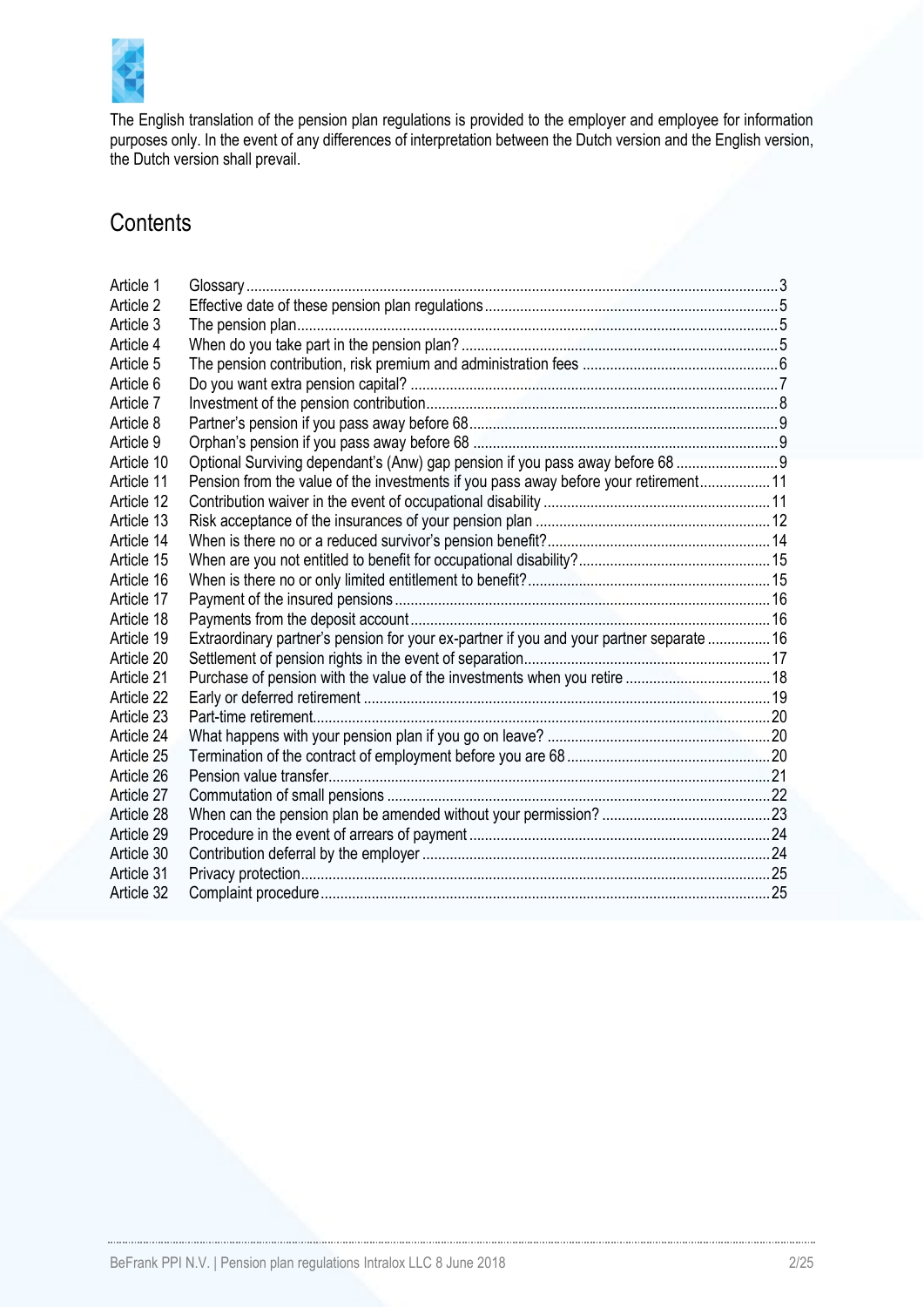

#### <span id="page-2-0"></span>**Article 1 Glossary**

In these pension plan regulations the following terms have the following meanings:

#### **Employer:**

Intralox LLC, with its registered office in Amsterdam Zuidoost.

#### **Employee:**

You are an employee if you have a contract of employment with the employer or the equivalent of that, with the exception of holiday workers, interns and the managing director/major shareholder as defined in Article 1 of the Dutch Pensions Act.

#### **Partner:**

Your partner for this pension plan is:

- the person with whom you are married or
- the person with whom you have a civil partnership or
- the person with whom you have a notarial co-habitation contract

If you are not married and do not have a civil partnership or a notarial co-habitation contract, but you do have an unregistered partnership with your partner and you have maintained a joint household with your partner for more than six months, then he or she is recognised as your partner for the pension plan. You must prove that you have been living together for more than six months by providing an extract from the 'Basisregistratie personen', BRP (Municipal Personal Records Database).

If you are living together with your sister, brother, blood relative in a direct line or relative by marriage in a direct line, then that person does not qualify as your partner for the pension plan. You can only have one partner for the pension plan at any one time.

#### **Child:**

The child of whom you are the mother or the father as defined in the Dutch Civil Code (hereinafter: 'DCC'), the child of whom your partner is the mother or the father as defined in the DCC and whom you raise and maintain, and the foster child that you raise and maintain.

#### **BeFrank:**

The Premium Pension Institution BeFrank PPI N.V., with its registered office in Amsterdam.

#### **Insurer:**

Delta Lloyd Levensverzekering N.V., with its registered office in Amsterdam.

#### **Pension administration agreement:**

The pension administration agreement is the document describing the arrangements that the employer and BeFrank made on the implementation of the pension plan.

#### **Pensionable salary:**

Your pensionable salary is 12 times the fixed monthly salary that your employer has agreed with you and the holiday allowance.

The maximum pensionable salary is € 105,075 (2018 amount). This amount is adjusted annually on 1 January.

The pensionable salary does not include any addition to your taxable income for a company car. A reduction in salary during the period of sick pay is disregarded for your pensionable salary.

The pensionable salary is determined for the first time on the start date of your participation in the pension plan and then annually on 1 January.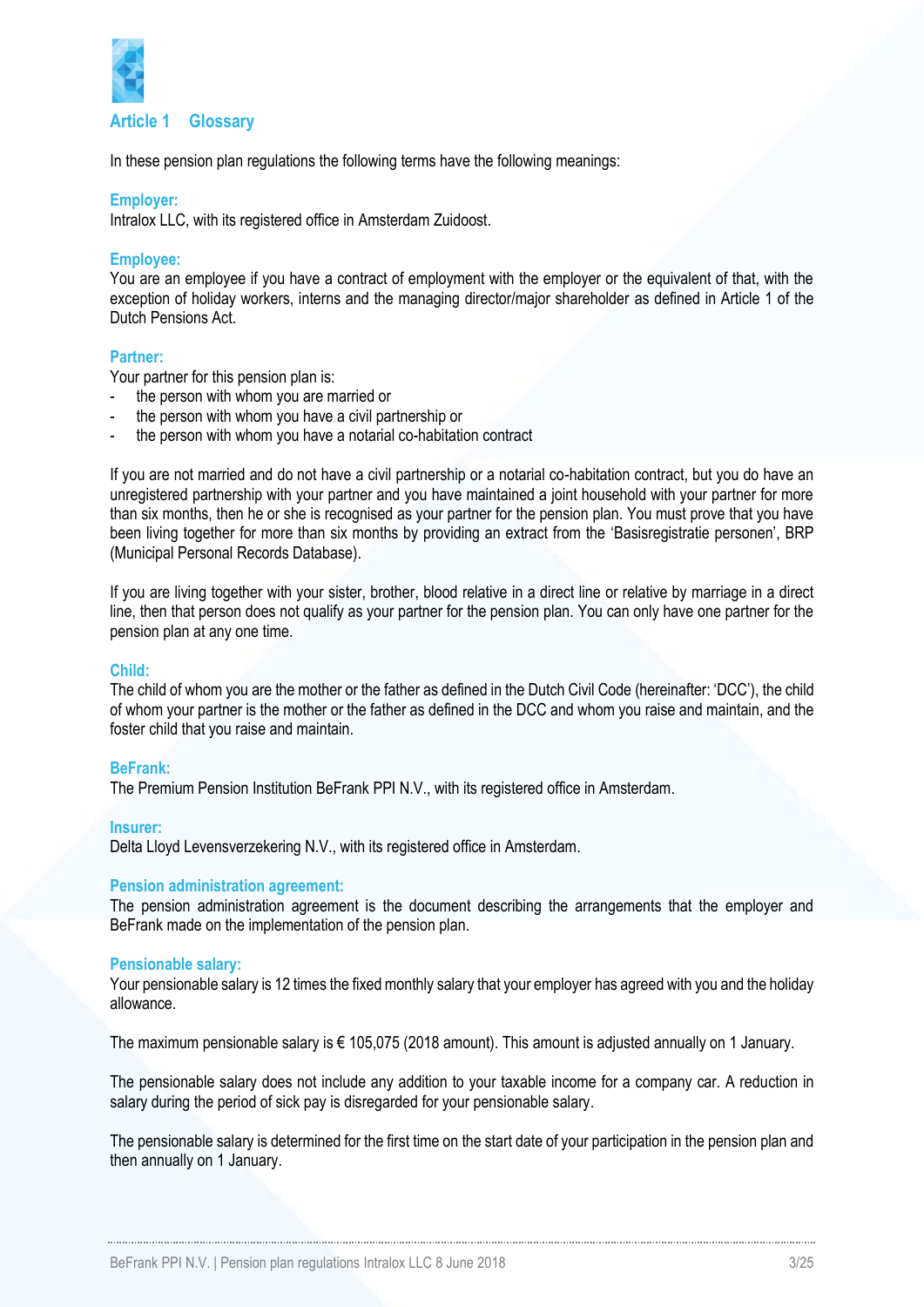

**State pension offset for determining the pension contribution (non-contributory part of your salary):**

The state pension offset for determining the pension contribution is 100/75<sup>ths</sup> of the AOW pension without partner allowance including the holiday allowance for a married person, being  $\epsilon$  13,344 (2018 amount). This amount is adjusted annually on 1 January.

#### **State pension offset for the insurances of partner's and orphan's pension:**

The state pension offset for the insurances of partner's and orphan's pension is 100/75<sup>ths</sup> of the AOW pension without partner allowance including the holiday allowance for a married person, being € 13,344 (2018 amount). This amount is adjusted annually on 1 January.

#### **Pension base:**

Your pension base is the part of your salary on which the pension is calculated. The pension base is your pensionable salary, assuming full-time employment, minus the state pension offset.

#### **Part-time percentage:**

The part-time percentage is the number of hours that you work per week according to your contract of employment divided by the normal number of hours of a full working week. Overtime is left out of consideration. The part-time percentage is determined when you start working less or more according to your contract of employment.

#### **Average part-time percentage:**

The average part-time percentage is the weighted average of the determined part-time percentages of each service year from the start of your employment. In this connection, your last-determined part-time percentage applies until the first day of the month in which you turn 68.

#### **Service years:**

The service years included for the calculation of the partner's and orphan's pension, as described in [Article 8](#page-8-0) and [Article 9,](#page-8-1) are the years from the start of your employment until the first day of the month in which you turn 68. The number of service years is calculated exactly in days.

If you transfer pension benefits that you accrued in your prior pension scheme(s) once your membership of this pension scheme has commenced, the years of service in which you accrued the transferred pension will be counted when the partner's and orphan's pension is determined.

#### **Retirement date:**

Your retirement date is the first day of the month in which you turn 68. You can ask for the pension to start earlier or later than that date: from the first day of the month in which you turn 57 up to five years after your state retirement age.

#### **State pension (AOW):**

Every resident of the Netherlands is entitled to a basic state pension. The rules are laid down in the General Old Age Pension Act (AOW). The state pension does not start at the same age for everyone, and it is not at the same level for everyone. How much AOW you receive and when depends on your personal circumstances. Every resident of the Netherlands accumulates 2% of his or her state pension each year over a 50-year period before the state retirement age. If you temporarily live abroad, you will not accrue AOW entitlements, therefore your state pension will be lower.

More information about the state pension and the state retirement age can be found on the website of the Sociale Verzekeringsbank (SVB)[, svb.nl/aow.](http://svb.nl/int/en/aow)

#### **WIA:**

Work and Income According to Labour Capacity Act of 29 December 2005, with due regard to the amendments made thereafter.

#### **UWV:**

Employee Benefits Agency.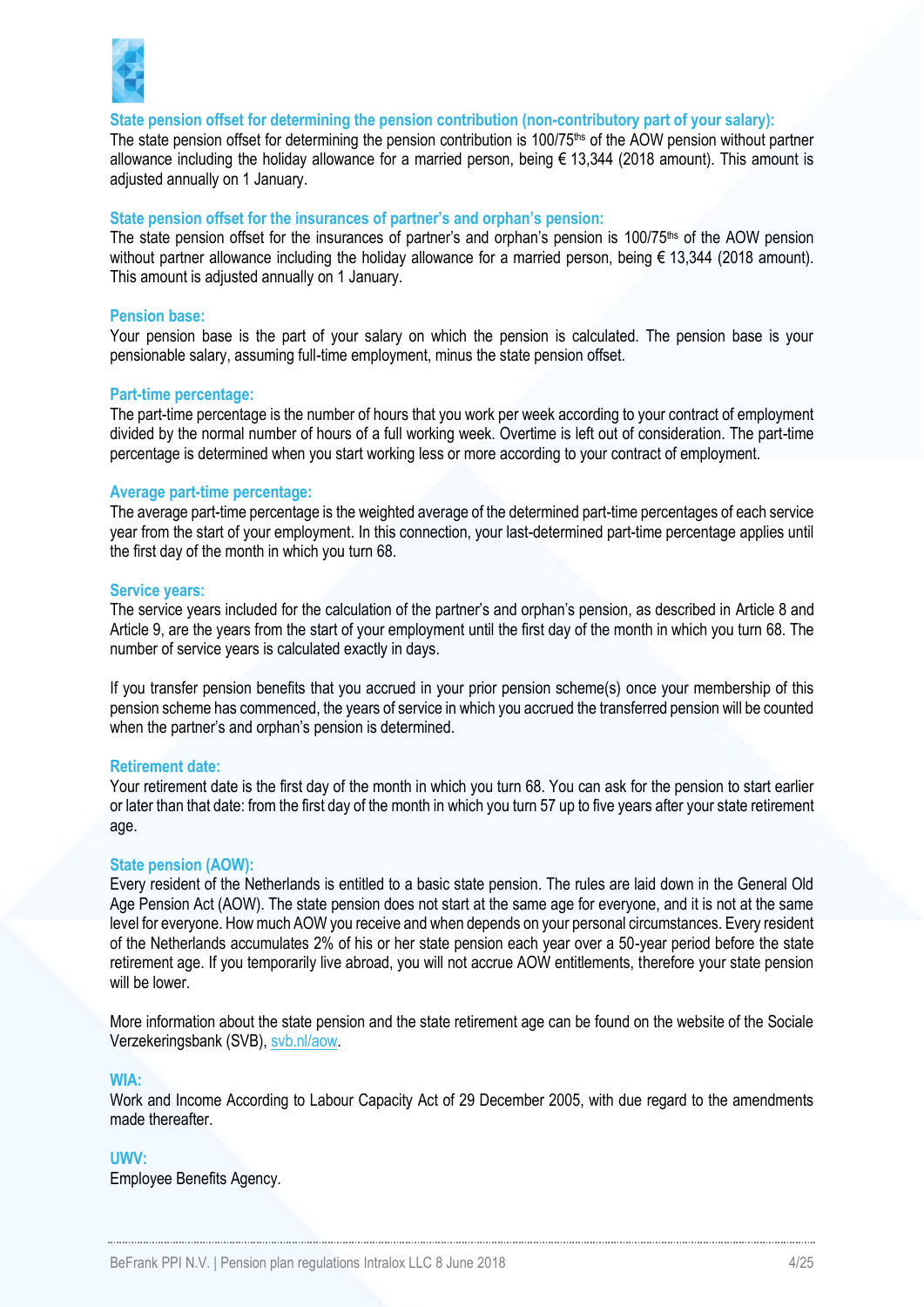

**Sickness:** You are sick if

- you receive benefit under the Sickness Act (Ziektewet), or
- you receive salary when sick as defined in the DCC

#### **Occupational disability:**

Occupational disability applies if you are wholly or partially unfit for work, as established by the UWV.

# <span id="page-4-0"></span>**Article 2 Effective date of these pension plan regulations**

These pension plan regulations take effect on 1 April 2018.

# <span id="page-4-1"></span>**Article 3 The pension plan**

Your employer's pension plan is a defined contribution agreement. This pension plan provides for:

- the accrual of pension capital through the investment of pension contributions as described i[n Article 5](#page-5-0) t[o Article](#page-7-0)  [7,](#page-7-0) with which you buy your pension from an insurer of your choice on your retirement date
- insurance of partner's and orphan's pension if you pass away before 68 when still a participant or candidate participantof the pension plan as described in [Article](#page-8-0) 8 and [Article 9](#page-8-1)
- optional insurance of surviving dependant's (Anw) gap pension for your partner if you pass away before 68 when still a participant or candidate participant of the pension plan as described in [Article 10](#page-8-2)
- pension for your partner and your children if you pass away before your retirement from the value of the investments as described in [Article 11](#page-10-0)
- insurance of contribution waiver in the event of occupational disability as described in [Article 12](#page-10-1)

# <span id="page-4-2"></span>**Article 4 When do you take part in the pension plan?**

- 1 You are a participant in the pension plan under all of the following conditions:
	- you are an employee according to [Article 1](#page-2-0)
	- a pension contract has been established between you and your employer
	- you are 21 or older
- 2 You are a candidate participant in the pension plan under all of the following conditions:
	- you are an employee according to [Article 1](#page-2-0)
	- a pension contract has been established between you and your employer
	- you are younger than 21
- 3 You take part in the pension plan from the moment that you meet the set conditions, but not earlier than the effective date of these pension plan regulations.
- <span id="page-4-4"></span>4 Refusal to take part in the pension plan is only possible if the Sociale Verzekeringsbank (SVB) recognises you as a conscientious objector. You must then confirm to your employer that you refuse to accept the offered pension contract. For this purpose your employer will ask you to sign a non-participation agreement. If you have a partner, he/she will also have to sign the agreement. Your employer will then send a copy of the nonparticipation agreement together with the SVB exemption statement to BeFrank.

If, after declining acceptance, you decide that you do after all want to participate in the pension plan, the insurer will only accept the insurance risk if it is demonstrated to the insurer's satisfaction on the basis of medical guarantees that you have normal chances of longevity and/or health.

- <span id="page-4-3"></span>5 Your participation or candidate participation ends:
	- upon termination of the contract of employment with your employer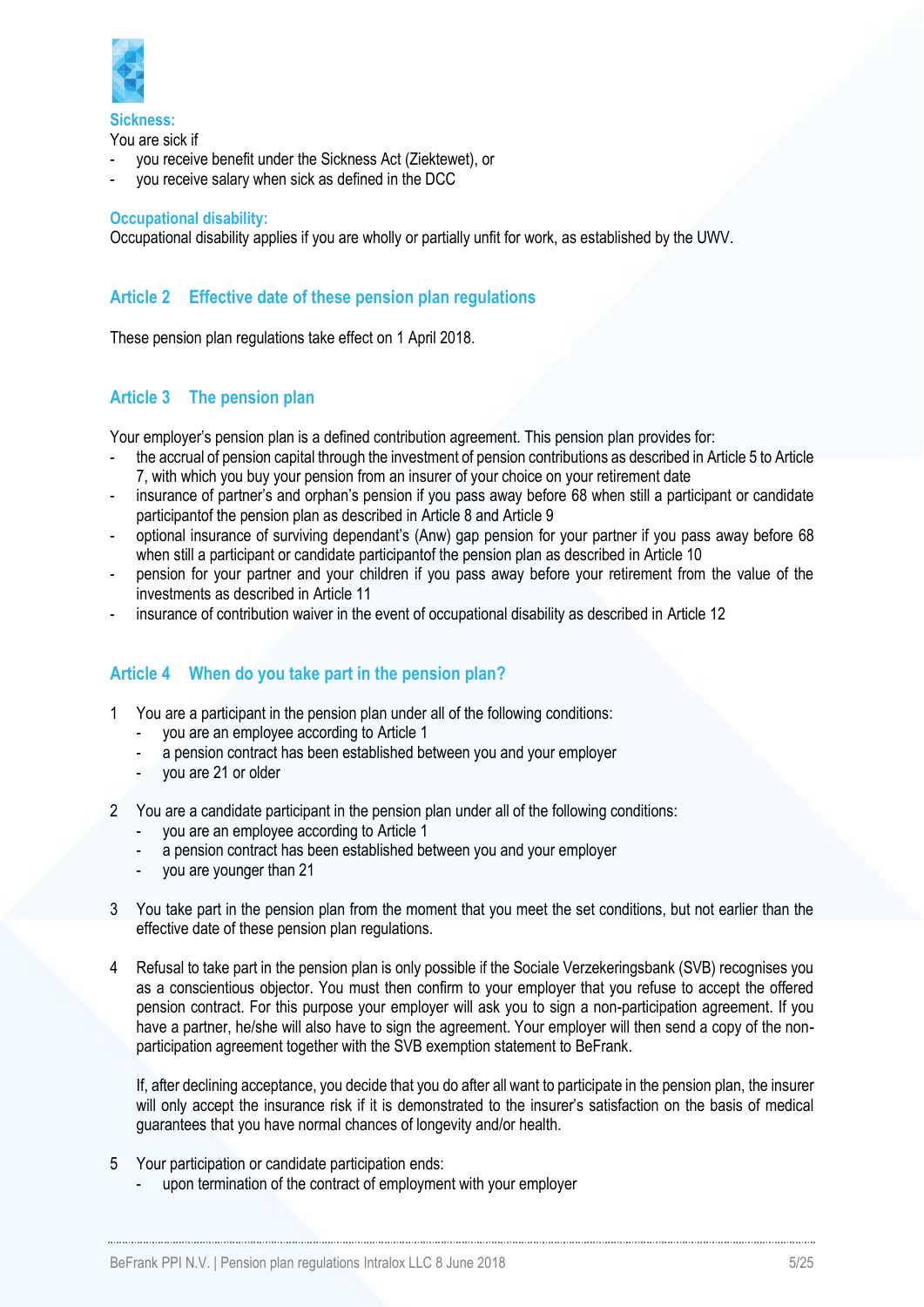

- upon your death
- upon your retirement
- after you have become managing director-major shareholder

Your participation in the pension plan at BeFrank also ends upon termination of BeFrank's administration agreement with your employer. In this case, your pension contract established between you and your employer remains in effect.

If a full or partial contribution waiver in the event of occupational disability has been granted, then you will remain a participant of the pension plan for the part for which a waiver is granted and for the part that you still work for your employer.

#### <span id="page-5-0"></span>**Article 5 The pension contribution, risk premium and administration fees**

- 1 Every month your employer pays the following contributions and fees to BeFrank:
	- pension contribution for the accrual of pension capital if you are a participant of the pension plan according to [Article 4](#page-4-2) clause 1
	- risk premium for the insurances of partner's and orphan's pension, described in [Article 8](#page-8-0) and [Article 9](#page-8-1)
	- risk premium for the insurance of the contribution waiver in the event of occupational disability as described in [Article 12](#page-10-1)
	- administration fees

If you have decided to co-insure the optional surviving dependant's (Anw) gap pension as described in [Article](#page-8-2)  [10,](#page-8-2) your employer will also pay over the risk premium for this insurance each month. Your employer will deduct the risk premium from your gross salary. The risk premium is calculated as described in [Article 10](#page-8-2) clause 2.

- 2 The monthly pension contribution is calculated as follows:
	- the pension base for determining the pension contribution
	- multiplied by your part-time percentage (if applicable)
	- multiplied by the percentage belonging to your age (see table below)
	- divided by 12

| Your age | <b>Percentage</b> |
|----------|-------------------|
| 21 to 25 | 4.10%             |
| 25 to 30 | 4.95%             |
| 30 to 35 | 6.04%             |
| 35 to 40 | 7.35%             |
| 40 to 45 | 8.98%             |
| 45 to 50 | 10.99%            |
| 50 to 55 | 13.47%            |
| 55 to 60 | 16.64%            |
| 60 to 65 | 20.74%            |
| 65 to 68 | 24.38%            |

Your age for the calculation of the pension contribution is determined on the applicable contribution due date. The contribution due date is the first day of each month.

- 3 Your employer pays the risk premiums to insure the partner's and orphan's pension, contribution waiver in the event of occupational disabiltiy, the administration fees and a part of the pension contribution. You also pay a part of the pension contribution. To that end your employer deducts an amount, your contribution, from your gross salary. Your annual contribution is 2.25% of the pension base for determining the pension contribution multiplied if appropriate by your part-time percentage.
- 4 BeFrank transfers the pension contribution on the contribution due date without deducting costs and/or risk premiums – to your investment account at BeFrank.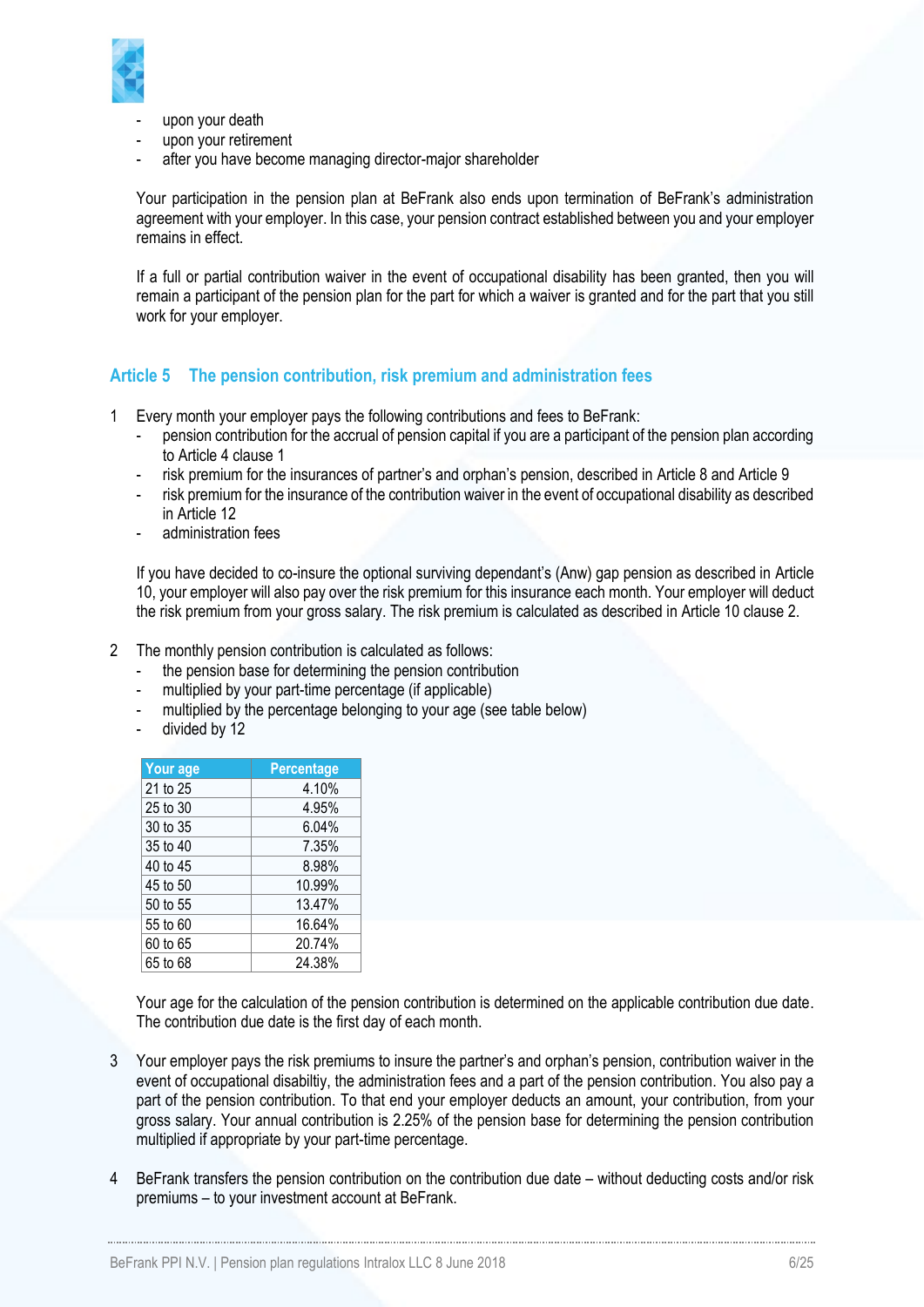

5 If BeFrank transfers no or too little pension contribution to your investment account on the applicable contribution due date, and if this is because of the incorrect or late processing of data by BeFrank or because of the incorrect or late delivery of data by your employer, then BeFrank will make a correction. You will also receive interest over the period from the transaction date until the processing date. The interest rate used by BeFrank is the statutory interest rate for non-trading transactions applicable on the processing date. BeFrank transfers the corrected pension contribution including the payable interest to your investment account at BeFrank on the processing date.

## <span id="page-6-0"></span>**Article 6 Do you want extra pension capital?**

- 1 If you want, you can pay extra pension contribution to increase your investments towards your retirement pension and the partner's pension. You must first use the Pension planner on your personal pension page to calculate examples of the extra pension that you may be able to purchase if you make extra pension contributions. Next, you can go to 'Submit changes' to indicate how much extra pension contribution you wish to pay. You can opt for a single extra contribution or for extra monthly contributions.
- 2 Your employer will withhold the extra pension contributions from your gross salary and then pay these contributions to BeFrank.
- 3 The maximum extra pension contribution that you are allowed to pay annually is calculated as follows:
	- the pension base for determining the pension contribution
	- multiplied by your part-time percentage (if applicable)
	- multiplied by the percentage belonging to your age (see table below)

| Your age | <b>Percentage</b> |
|----------|-------------------|
| 21 to 25 | 0.30%             |
| 25 to 30 | 0.45%             |
| 30 to 35 | 0.56%             |
| 35 to 40 | 0.65%             |
| 40 to 45 | 0.82%             |
| 45 to 50 | 0.91%             |
| 50 to 55 | 1.13%             |
| 55 to 60 | 1.36%             |
| 60 to 65 | 1.66%             |
| 65 to 68 | 2.42%             |

Your age for the calculation of the maximum extra pension contribution is determined on the applicable contribution due date. The contribution due date is the first day of each month.

- If, on top of your pensionable salary as described in [Article 1,](#page-2-0) you receive extra salary that you can use to accrue pension within the permitted tax limit, and if your pensionable salary is higher than the pension offset as described in [Article 1,](#page-2-0) then you can opt to use a percentage of this extra salary to make single extra contributions. This percentage is equal to the percentage from the table of clause 3 of this Article plus the percentage from the table of [Article 5](#page-5-0) clause 2. The extra salary that is tax deductible for pension contribution purposes referred to in this clause is exclusive of any addition to your taxable income for a company car.
- 5 The maximum extra pension contribution that you are allowed to pay every month is the amount determined according to clauses 3 and 4 of this Article divided by 12.
- 6 You can also make a single extra pension contribution. The maximum single extra contribution is the permitted, but as yet unpaid, extra pension contribution for the past service years that you have worked for your employer while these pension plan regulations were in force.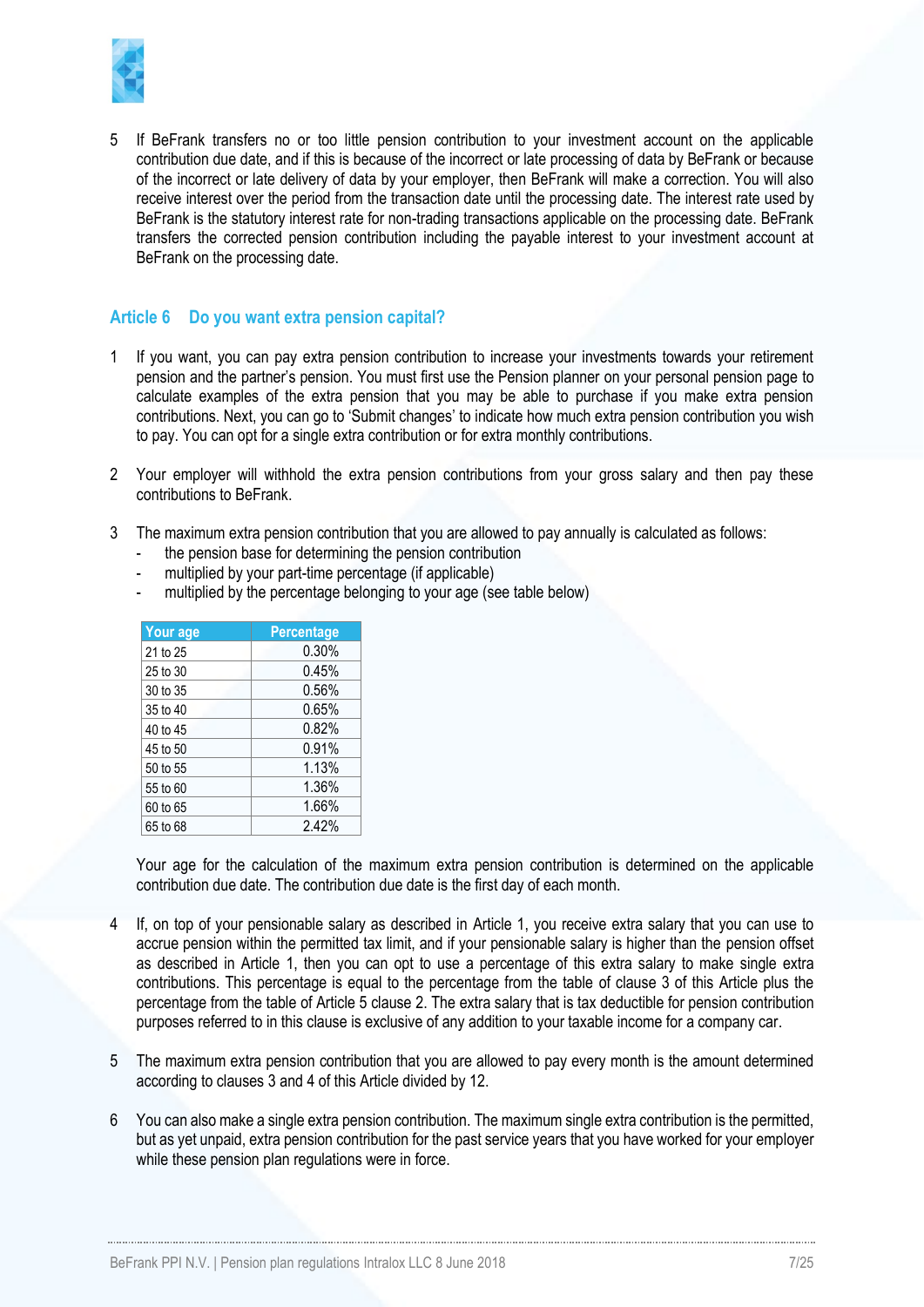

7 If BeFrank transfers no or too little pension contribution to your investment account on the applicable contribution due date, and if this is because of the incorrect or late processing of data by BeFrank or because of the incorrect or late delivery of data by your employer, then BeFrank will make a correction. You will also receive interest over the period from the transaction date until the processing date. The interest rate used by BeFrank is the statutory interest rate for non-trading transactions applicable on the processing date. BeFrank transfers the corrected pension contribution including the payable interest to your investment account at BeFrank on the processing date.

## <span id="page-7-0"></span>**Article 7 Investment of the pension contribution**

- 1 BeFrank invests the pension contribution as standard for you in investment funds according to the neutral lifecycle with index-based investment. You can also opt for an alternative. You may choose from two other lifecycle funds: the defensive lifecycle or the offensive lifecycle. You may also choose lifecycles based on sustainable investing. In addition, you can align the lifecycle to a fixed or variable annuity. By default, we apply risk-tapering aimed to conversion into a fixed annuity. You can choose a different risk-tapering, namely aimed at conversion into a variable annuity. More information about investing can be found on your personal pension page.
- 2 If you opt not to invest according to the neutral lifecycle, you must first determine your risk profile using the Profile Selector. BeFrank will then advise you on which lifecycle best suits your risk profile. BeFrank annually assesses whether the selected lifecycle suit your age and your risk profile. The Profile Selector can be found on your personal pension page under 'Submit changes'. You will also find the Pension planner there. This is a pension planning tool that you can use to calculate examples of your expected pension assuming the different investment options.
- <span id="page-7-1"></span>3 You pay investment fees to the fund manager for investing in its investment funds. The fund manager settles these costs in the unit price of the investment fund. More information on the costs of the various investment funds can be found on your personal pension page under 'My pension investments'.
- <span id="page-7-2"></span>4 In addition to the costs that the fund manager incorporates into the price, BeFrank also charges management fees for:
	- managing the lifecycles
	- the changes to the investments within the lifecycles
	- providing information about investments
	- selecting and monitoring the range of funds

These fees amount to:

- 0.0125%, when still a participant of the pension plan according to [Article 4](#page-4-2) clause 1
- 0.03%, after the termination of your participation in the pension plan according t[o Article 4](#page-4-2) clause [5](#page-4-3) of the value of your investments and are settled at the start of each month with the value of your investments. The value of your investments on which you pay management fees includes the cash balance on your investment account. You pay the management fees for as long as you maintain an investment account with BeFrank.
- 5 BeFrank may modify its fund range. It may also change the composition of an investment fund. We will always take your interests into consideration before we make any decision. We will keep you up to date about any changes we make. If we withdraw a fund containing your investments, then we will sell your investments in the fund. You can then use the yield to switch to another investment fund that we offer.
- 6 Changes may be made to the lifecycles or underlying investment funds in the future.
- 7 On your personal pension page, you can go to 'My pension investments' to see a breakdown of your total investments at BeFrank.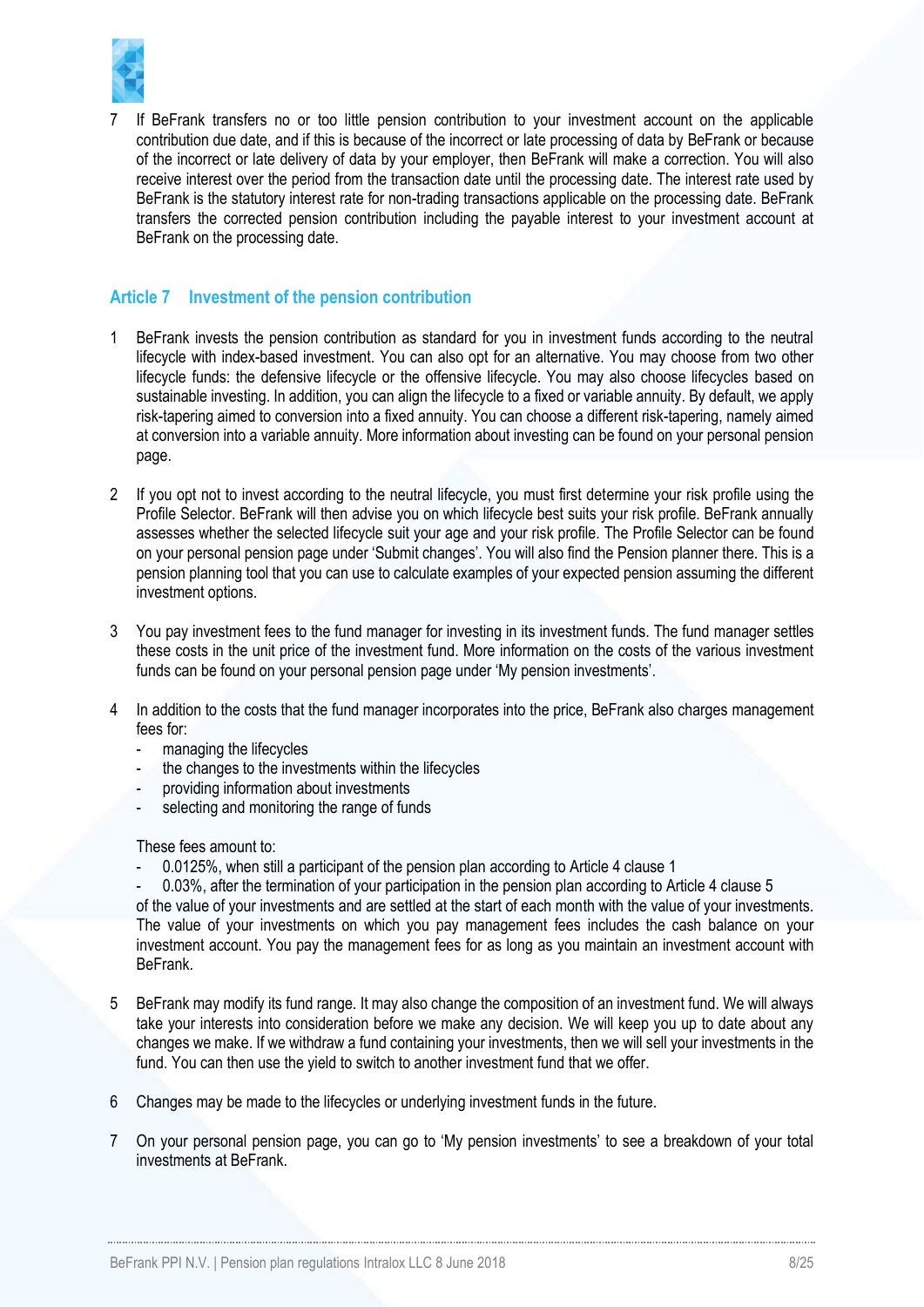

8 The value of your investments does not rise automatically with inflation. Your employer also does not pay any supplement to compensate inflation.

#### <span id="page-8-0"></span>**Article 8 Partner's pension if you pass away before 68**

1 If you pass away before the first day of the month in which you turn 68, when still a participant or candidate participantin the pension plan, your partner will receive a partner's pension. Your partner receives this partner's pension for as long as he or she lives.

The partner's pension is calculated as follows:

- 1.16% of the last-determined pension base for the insurances of partner's and orphan's pension
- multiplied by the total number of achievable service years
- multiplied by the average part-time percentage
- 2 The maximum number of service years for the calculation of the partner's pension if you pass away when still a participant or candidate participantin the pension plan, is 53 years.
- 3 The partner's pension as referred to in clause 1 of this Article takes effect on the first day of the month in which you pass away and ends on the last day of the month in which your partner dies.
- 4 The partner's pension as referred to in clause 1 of this Article does not increase after the benefit payment starts.

#### <span id="page-8-1"></span>**Article 9 Orphan's pension if you pass away before 68**

1 If you pass away before the first day of the month in which you turn 68, when still a participant or candidate participantin the pension plan, your children who are younger than 30 will receive an orphan's pension. Each child receives an orphan's pension equal to 20% of the partner's pension as described in [Article 8](#page-8-0) clause 1.

The orphan's pension is doubled when your child is a full orphan (a child who has lost both parents).

- 2 The orphan's pension as referred to in clause 1 of this Article starts on the first day of the month in which you pass away. Your children receive this orphan's pension until the last day of the month in which they turn 30. If a child dies earlier, the orphan's pension stops on the first day of the month following the death of that child.
- 3 The orphan's pension as referred to in clause 1 of this Article does not increase after the benefit payment starts.

#### <span id="page-8-2"></span>**Article 10 Optional Surviving dependant's (Anw) gap pension if you pass away before 68**

- 1 IIf you have a partner younger than 68 years or his or her state retirement age (if earlier), you can choose to co-insure a surviving dependant's (Anw) gap pension. If you decide to do this, your partner will receive a surviving dependant's (Anw) gap pension if you pass away before the first day of the month in which you turn 68, when still a participant or candidate participantof the pension plan. The level of the insured surviving dependant's (Anw) gap pension is equal to the statutory surviving dependant's benefit, which is € 15,166 (2018 amount). The level of the surviving dependant's (Anw) gap pension is set on 1 January each year atthe then applicable statutory surviving dependant's benefit.
- 2 Your employer will deduct the risk premium for the insurance of the surviving dependant's (Anw) gap pension from your gross salary.

The risk premium is calculated each month as follows:

the surviving dependant's benefit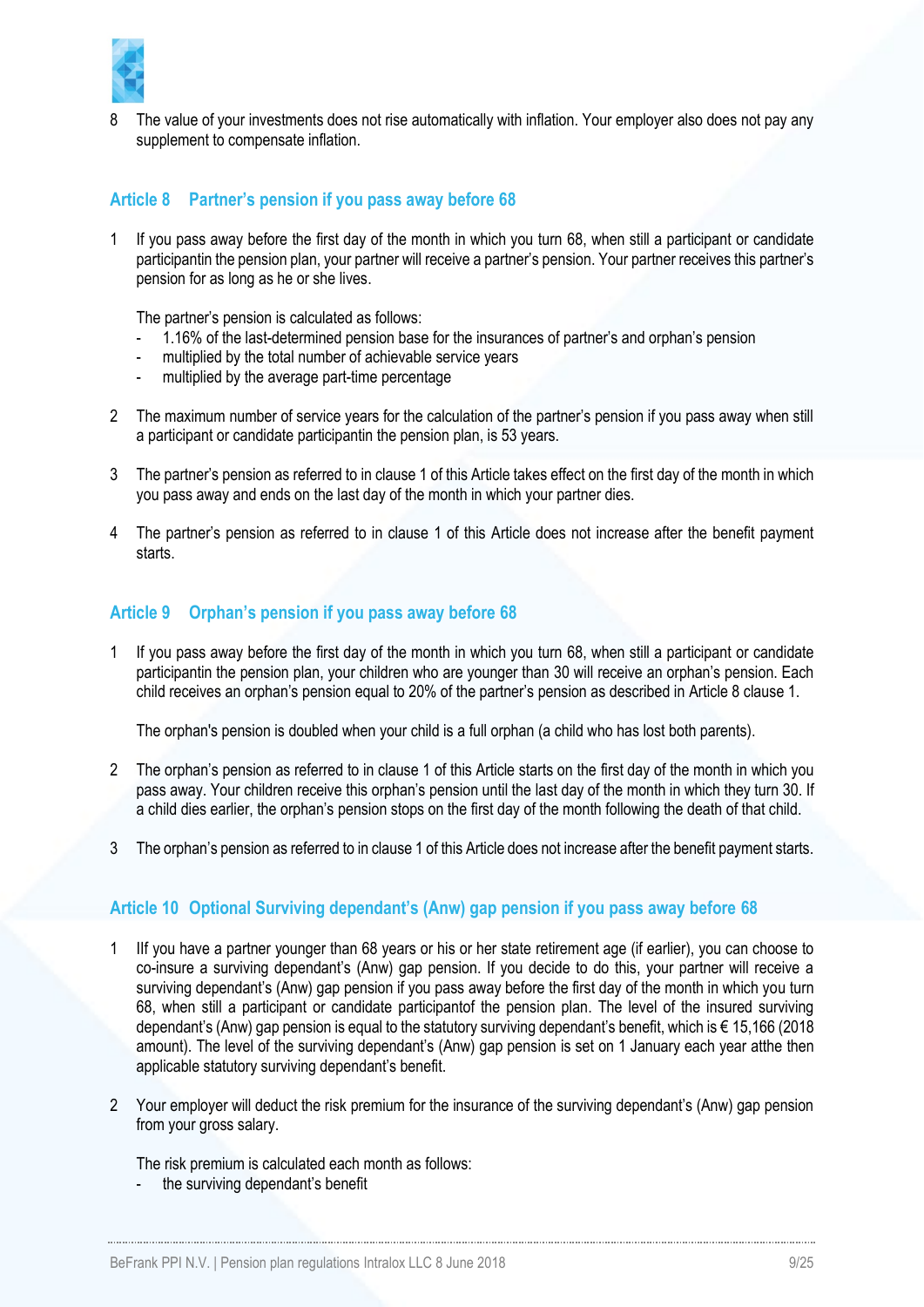

- divided by  $\in$  10,000
- multiplied by the amount applicable for your age in the table below
- divided by 12

| Your age | <b>Premium</b><br>per € 10,000 | Your age | <b>Premium</b><br>per € 10,000 | Your age | <b>Premium</b><br>per € 10,000 |
|----------|--------------------------------|----------|--------------------------------|----------|--------------------------------|
| 15       | € 27                           | 33       | €73                            | 51       | € 325                          |
| 16       | € 31                           | 34       | €78                            | 52       | € 348                          |
| 17       | € 38                           | 35       | € 83                           | 53       | € 371                          |
| 18       | €42                            | 36       | € 90                           | 54       | € 395                          |
| 19       | €44                            | 37       | €98                            | 55       | €417                           |
| 20       | €44                            | 38       | € 106                          | 56       | €442                           |
| 21       | €48                            | 39       | € 116                          | 57       | €458                           |
| 22       | € 50                           | 40       | € 125                          | 58       | €475                           |
| 23       | € 52                           | 41       | € 137                          | 59       | €491                           |
| 24       | € 53                           | 42       | € 150                          | 60       | € 500                          |
| 25       | € 52                           | 43       | € 164                          | 61       | € 506                          |
| 26       | € 52                           | 44       | € 178                          | 62       | € 506                          |
| 27       | € 55                           | 45       | € 199                          | 63       | € 499                          |
| 28       | € 56                           | 46       | € 219                          | 64       | €484                           |
| 29       | € 58                           | 47       | € 236                          | 65       | €455                           |
| 30       | € 62                           | 48       | € 255                          | 66       | €424                           |
| 31       | € 65                           | 49       | € 279                          | 67       | € 382                          |
| 32       | € 69                           | 50       | € 303                          |          |                                |

Your age for the calculation of the risk premium is determined on the applicable premium due date. The contribution due date is the first day of each month.

- 3 You can apply to BeFrank for insurance of the surviving dependant's (Anw) gap pension within four months of the following decision dates:
	- the start of your participation in the pension plan at BeFrank
	- the start of a marriage
	- the start of a registered partnership
	- the start of a co-habitation contract
	- six months after the start of an unregistered partnership, as described in Article 1
	- the birth of your children
	- the adoption of a child

To do this, log in on the website [BeFrank.com](https://www.befrank.com/) and complete the application form in the 'Submit changes' menu. If you apply for insurance of the surviving dependant's (Anw) gap pension immediately at the start of your participation in the pension plan at BeFrank, you can make your application through your employer.

Insurance of the surviving dependant's (Anw) gap pension does not start earlier than the day that BeFrank has received your application.

If you apply for insurance of the surviving dependant's (Anw) gap pension more than four months after the decision dates listed above, BeFrank will only accept the risk for this insurance if you are healthy. To determine this, you must fill in a health questionnaire as described in [Article 13](#page-11-0) clauses [8](#page-12-0) to [10.](#page-13-1)

- 4 You may request cancellation of the insurance of a surviving dependant's (Anw) gap pension. The insurance will end on the last day of the month in which BeFrank receives your request.
- 5 The surviving dependant's (Anw) gap pension as referred to in clause 1 of this Article takes effect on the first day of the month in which you pass away. Your partner will receive this benefit until the first day of the month in which he or she turns 68 years, or earlier if he or she reaches state retirement age before that. If your partner dies earlier, your partner will receive this payment until the last day of the month in which your partner dies.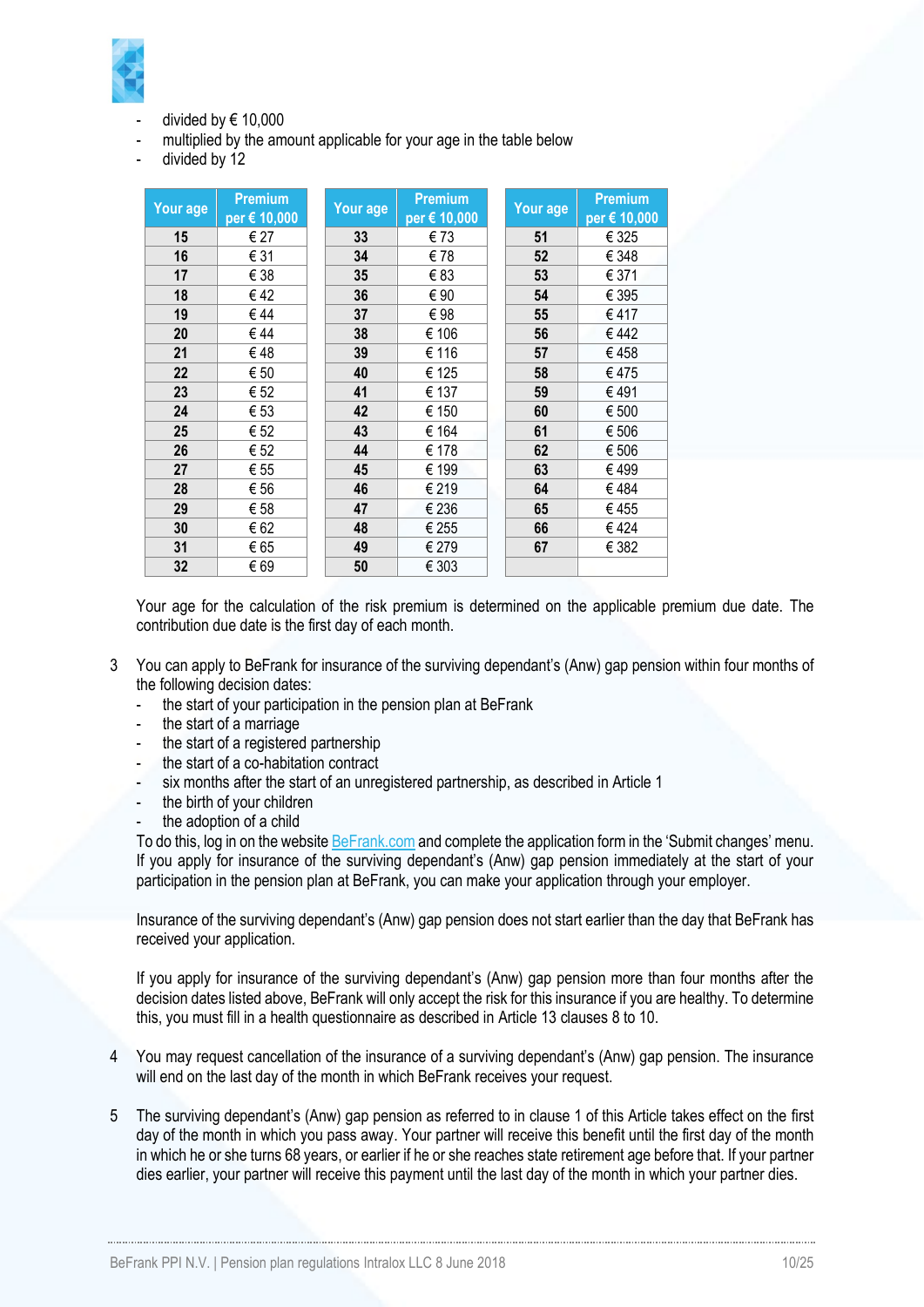

6 The surviving dependant's (Anw) gap pension as referred to in clause 1 of this Article will not increase after the benefit payment starts.

#### <span id="page-10-0"></span>**Article 11 Pension from the value of the investments if you pass away before your retirement**

- 1 If you pass away before you retire, your partner can use the value of the investments to buy a lifelong partner's pension and/or a surviving dependant's (Anw) gap pension from an insurer of choice. This is a supplement to the partner's and orphan's pension, described i[n Article 8](#page-8-0) and [Article 9.](#page-8-1) Your partner also receives the value of the investments if you pass away when you are no longer a participant in the pension plan.
- 2 If you have no partner or if capital is left over from the value of the investments, and you have children younger than 30 on the date of your death, then the value or remaining value of the investments can be used to buy an orphan's pension for these children from an insurer. This orphan's pension is allowed to be paid out to your children until they reach the maximum age of 30.
- 3 If you have no partner or children younger than 30 on the date of your death or if there is capital left over from the value of the investments after purchasing a pension according to clause 1 and clause 2 of this Article, then the value or remaining value of the investments will be paid into a deposit account. The value of that account is allocated annually among all participants at BeFrank with a similar pension plan.
- 4 The pensions described in this Article are determined according to the maximum limits as set out in the Wages and Salaries Tax Act 1964. In addition, account is taken of any partner's and orphan's pension and surviving dependant's (Anw) gap pension that your partner and your children may receive from this or other pension plans.
- 5 If the value of the investments has not yet been fully used to buy partner's pension, orphan's pension or surviving dependant's (Anw) gap pension as described in clause 1 and 2 of this Article, while this is still possible on the basis of clause 4 of this Article, then the value of the investments remains payable for as long as those entitled to this pension value are alive at the time of your death.

# <span id="page-10-1"></span>**Article 12 Contribution waiver in the event of occupational disability**

1 The contribution waiver starts on the day you are entitled to a WIA benefit, because you have been at least 35% occupationally disabled for a period of 104 consecutive weeks or longer until a later date when the legally obliged continuation of payment of salary ends. In the case of a revival of or change to the WIA benefit, a period shorter than 104 weeks may apply.

The contribution waiver will be granted while you are at least 35% occupationally disabled and are receiving a WIA benefit, but until no later than the first day of the month in which you turn 68. If you reach your state retirement age before you turn 68, then the contribution waiver is also applicable in the period from the date when you reach the state retirement age until the first day of the month in which you turn 68, except when the contribution waiver should end earlier under tax laws and regulations. For this period, the contribution waiver granted is based on the last day before the date when you reach the state retirement age.

Your employer must submit a request for contribution waiver to BeFrank. This request must include a copy of the UWV decision showing the starting date of the benefit and the degree of disability, and evidence from the employer of the first day of occupational disability.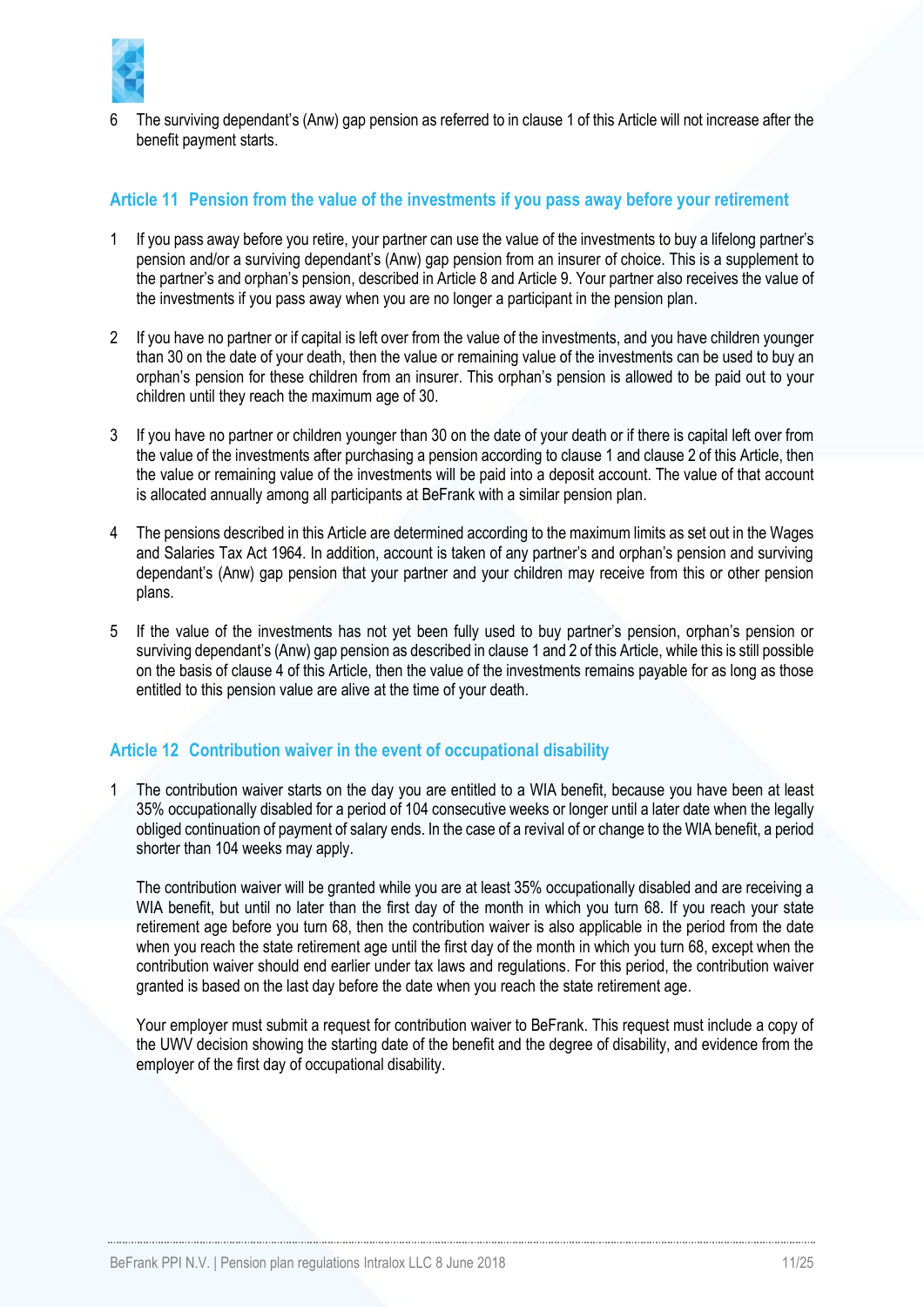

2 The contribution waiver will be granted in accordance with the table below. The occupational disability percentage is determined by the UWV.

| With an occupational disability<br>percentage of:                                                        | $0 - 35%$ | $35\% - 45\%$  | 45%-55% | 55%-65% | 65%-80% | 80%-100% |  |  |
|----------------------------------------------------------------------------------------------------------|-----------|----------------|---------|---------|---------|----------|--|--|
| and an occupational disability<br>percentage at the start of<br>participation in the pension plan<br>of: |           | the waiver is: |         |         |         |          |  |  |
| $0 - 35%$                                                                                                | $0\%$     | 40%            | 50%     | 60%     | 72,5%   | 100%     |  |  |
| 35-45%                                                                                                   | $0\%$     | $0\%$          | 16.7%   | 33.3%   | 54.2%   | 100%     |  |  |
| 45-55%                                                                                                   | $0\%$     | $0\%$          | $0\%$   | 20%     | 45%     | 100%     |  |  |
| 55-65%                                                                                                   | $0\%$     | $0\%$          | 0%      | $0\%$   | 31.3%   | 100%     |  |  |
| 65-80%                                                                                                   | $0\%$     | $0\%$          | $0\%$   | 0%      | 0%      | 100%     |  |  |
| 80-100%                                                                                                  | $0\%$     | $0\%$          | 0%      | 0%      | $0\%$   | 0%       |  |  |
| of the contributions due.                                                                                |           |                |         |         |         |          |  |  |

Occupational disability percentage at the start of participation is defined as the maximum occupational disability percentage that you had as a result of occupational disability in the period immediately preceding the starting date of the insurance.

- 3 The full or partial waiver of contribution is granted for the pension contribution that the employer would have paid on the basis o[f Article 5.](#page-5-0) The pension contribution waived will increase proportionately as you get older in line with the table in clause 2 o[f Article 5.](#page-5-0) The pension base and your part-time percentage (if applicable) that applied immediately preceding the date on which the contribution waiver starts will be used.
- 4 You receive no contribution waiver in the event of occupational disability for any extra pension contributions that you pay on the basis of [Article 6.](#page-6-0)
- 5 The full or partial contribution waiver for the insurances of the partner's and orphan's pension, described in [Article 8](#page-8-0) and [Article 9,](#page-8-1) is based on the pension base and the average part-time percentage that applied immediately before the date on which the contribution waiver starts.
- 6 If you decided to co-insure the optional surviving dependant's (Anw) gap pension as described in [Article 10,](#page-8-2) then the full or partial contribution waiver for that insurance is based on the surviving dependant's (Anw) amount that applied immediately before the date that the contribution waiver starts.
- 7 If you return to full occupational fitness or become less occupationally disabled, the contribution waiver is entirely or partly stopped. In this case, BeFrank will make the pension plan entirely or partly paid-up as described i[n Article 25.](#page-19-2) However, if you still have a contract of employment with your employer or if this contract is reinstated, then your employer will resume the payment of the pension contributions and the insurances of your pension plan.
- If you are a candidate participant of the pension plan, during this period the provisions of this Article only apply to the insurance of partner's and orphan's pension, as described in [Article 8](#page-8-0) and [Article 9,](#page-8-1) and the surviving dependant's (Anw) gap pension, as described in [Article 10.](#page-8-2)

#### <span id="page-11-0"></span>**Article 13 Risk acceptance of the insurances of your pension plan**

1 The conditions for the insurances of your pension plan are described in these pension plan regulations. The provisions of the Pensions Act are also applicable to these insurances.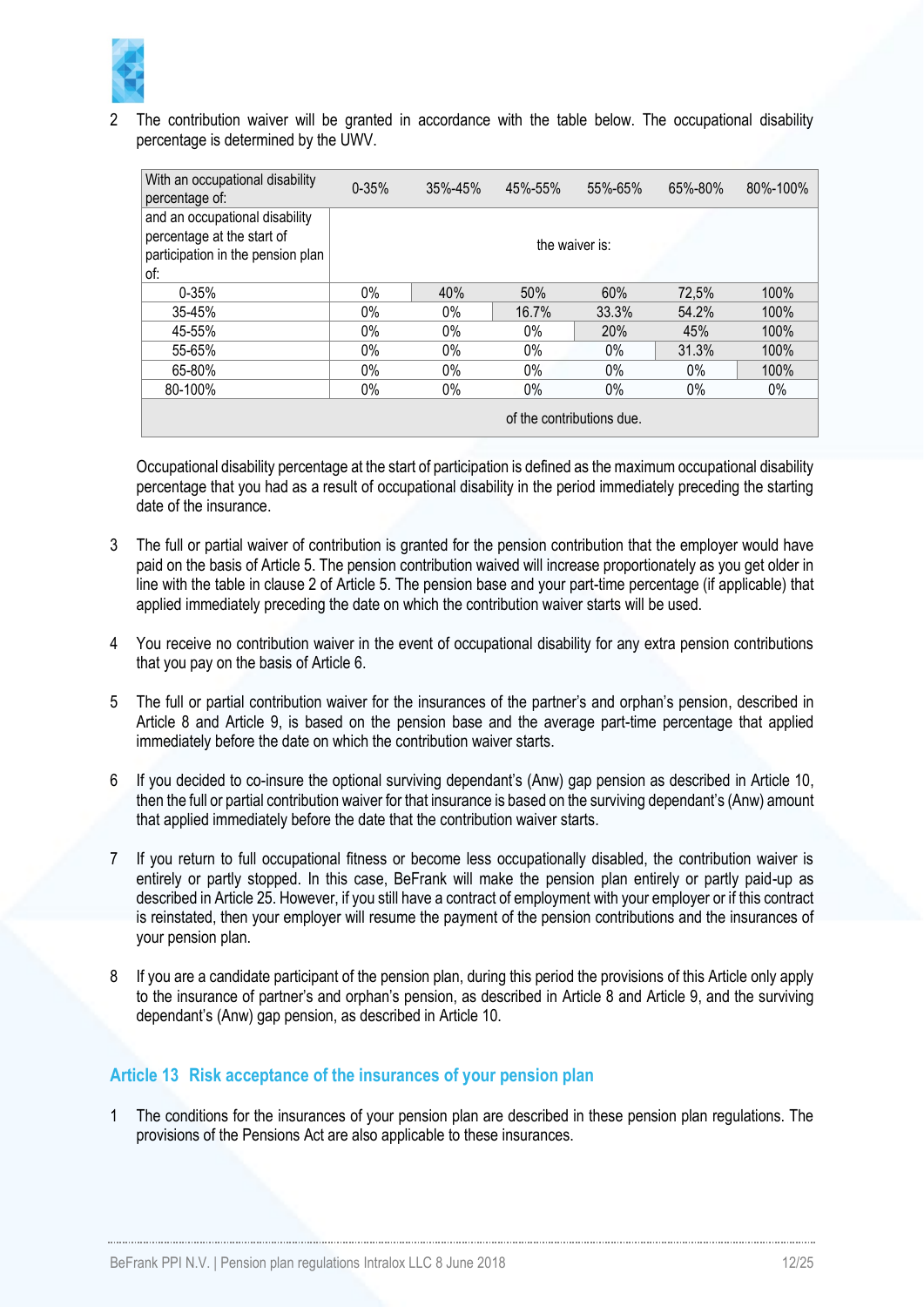

- 2 As a participant or candidate participantin the pension plan you are entitled to the insurances, described in [Article 8](#page-8-0) t[o Article 9](#page-8-1) an[d Article 12,](#page-10-1) or to an increase in these insurances if and insofar as BeFrank has accepted the risk of these insurances.
- 3 Your partner and children are not entitled to a partner's and orphan's pension, described in [Article 8](#page-8-0) an[d Article](#page-8-1)  [9](#page-8-1), and surviving dependant's (Anw) gap pension, described in [Article 10,](#page-8-2) if you pass away within one year after:
	- you became a participant in the pension scheme. This period of one year is reduced by the period in which you were already insured for the same risk to a similar extent directly before your scheme participation. Directly before here means that the risk insurance was interrupted for not more than four weeks
	- you marry, enter into a registered partnership or start a cohabitation relationship
	- This only applies if your passing away was reasonably foreseeable in view of your state of health:
	- when your participation in the pension scheme commenced, or
	- at the time of the marriage, the beginning of the registered partnership or the beginning of the collective household

We request the independent Health Data Review Committee to check for abuse.

4 If you are fully or partially occupationally disabled at the start of the insurance of contribution waiver in the event of occupational disability, no contribution waiver is insured for the portion of your occupational disability. If your occupational disability increases, the contribution waiver insured for you is only for the portion that you were not occupationally disabled at the start of the insurance. However, if you are still entitled to contribution waiver in the event of occupational disability for the increase in occupational disability under an earlier pension agreement with a previous employer, BeFrank will not award a contribution waiver in the event of occupational disability for that increase.

The provisions of this clause are no longer applicable from the date on which you have fully resumed your work for a period of at least four consecutive weeks.

- 5 If you become sick in the first six months of participation and then become occupationally disabled without interruption, you may not be entitled to the contribution waiver in the event of occupational disability. This applies if you become sick during the first six months after the start of your participation and your sickness was foreseeable in view of your state of health on commencement of the insurance. If you were insured with your former pension provider prior to participation in this pension scheme, we reduce the six months by the period in which you were already insured directly beforehand for the same risk and to a similar extent (with a maximum interruption of 4 weeks).
- 6 We accept all increases of pensionable salary within the following limits:
	- up to 25% per year, but unlimited up to the maximum salary counted by the UWV
	- if you are wholly or partially sick or occupationally disabled, the annual salary increase for the proportion that you are not occupationally disabled is capped at 10% per year

If a contribution waiver is granted, we do not accept any further salary increases for the part for which the contribution waiver has been granted.

- If you have a contract of employment for an indefinite period with your employer and you had not accepted the pension contract with your employer on the basis of the plan as described in [Article 4](#page-4-2) clause [4,](#page-4-4) and if you change your mind and decide to accept the pension contract with your employer after all, then we shall only accept the risk for the insurances of the partner's and orphan's pension and of the contribution waiver in the event of occupational disability if it is demonstrated to the insurer's satisfaction on the basis of medical guarantees that you have normal chances of longevity and/or health.
- <span id="page-12-0"></span>8 If you apply for insurance of surviving dependant's (Anw) gap pension more than four months after the decision dates listed in [Article 10](#page-8-2) clause 3, we will only accept the risk for this insurance if it is demonstrated to the insurer's satisfaction on the basis of medical guarantees that you have normal chances of longevity and/or health.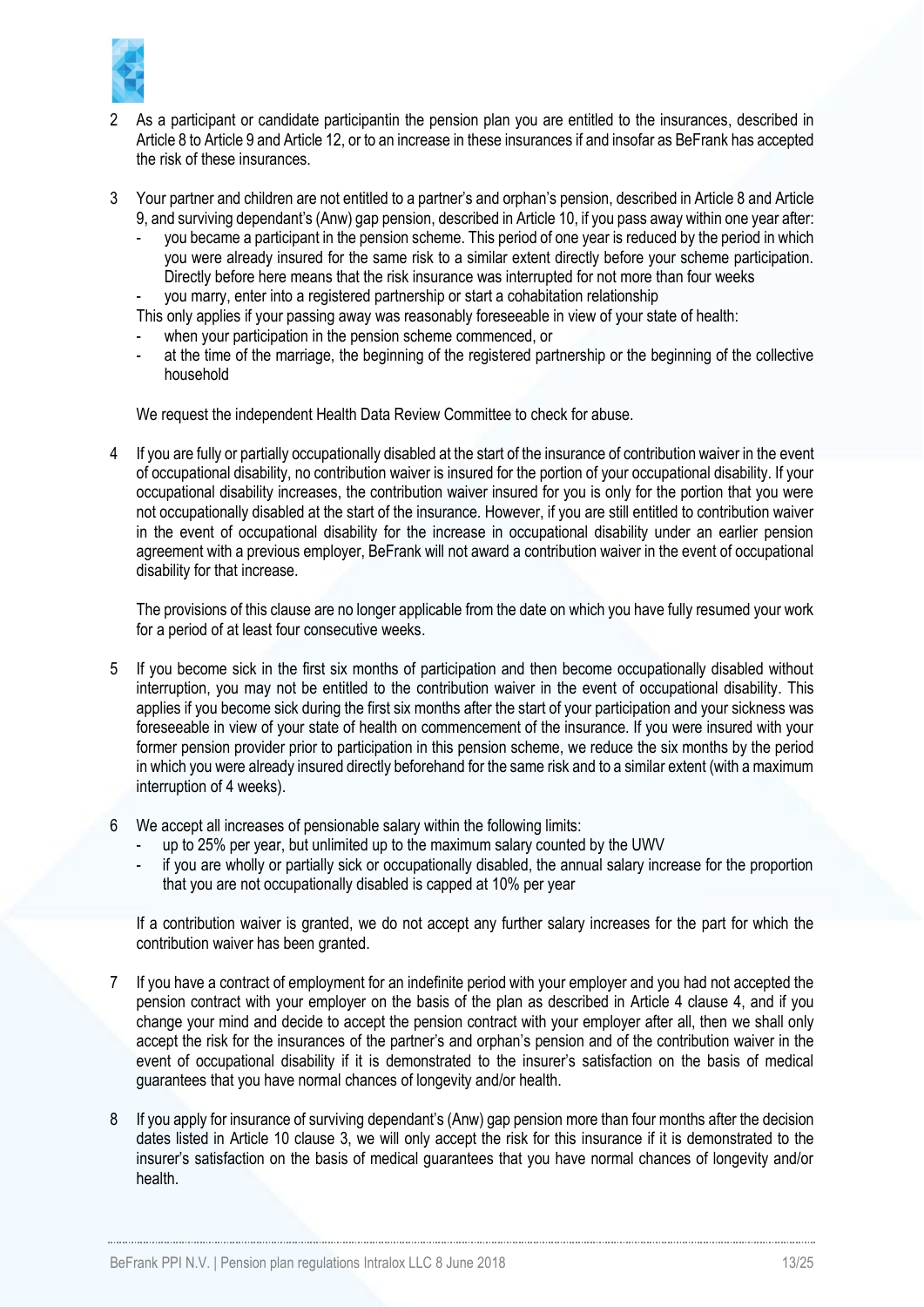

9 To determine whether you are healthy, you must fill in a health questionnaire. Your employer must send the completed health questionnaire to BeFrank together with your registration for the pension plan. The health questionnaire is then assessed by a medical advisor.

If, according to the medical advisor on the basis of your health questionnaire, BeFrank can accept the risk for the insurances for which your employer has registered you or which you have applied for, BeFrank shall accept the risk without a further medical examination insofar as the insured benefits and contribution waiver do not jointly exceed  $\epsilon$  50,000.

If, according to the medical advisor on the basis of your health questionnaire, BeFrank cannot accept the risk for the insurances for which your employer has registered you or which you have applied for, or if the medical advisor is unable to give an opinion on the basis of the health questionnaire or if the insured benefits and contribution waiver for which your employer has registered you or which you have applied for, jointly exceed € 50,000 per year, then BeFrank shall not accept the risk without a further examination of your health.

If you wish, you can still be accepted for the insurances if BeFrank can have your health assessed on the basis of a medical report. BeFrank will charge the resulting costs to your employer. Your employer may withhold these costs from your salary.

<span id="page-13-1"></span>10 If your employer has registered you and BeFrank has requested a completed health questionnaire or a medical report or if you have applied for insurance of the Surviving dependant's (Anw) gap pension, and BeFrank has requested a health questionnaire or a medical report, then you are not insured until BeFrank has accepted the risk for the insurances and has informed you about this. In the period until BeFrank has decided to accept or not to accept the risk and has informed you about this, you are insured for so far you pass away or become occupationally disabled due to an accident. You are then insured according to the insurer's normal conditions.

# <span id="page-13-0"></span>**Article 14 When is there no or a reduced survivor's pension benefit?**

- 1 The entitlement to a partner's and orphan's pension as described in [Article 8](#page-8-0) and [Article 9,](#page-8-1) and surviving dependant's (Anw) gap pension, as described in [Article 10,](#page-8-2) will be limited if:
	- you pass away as a result of acts of war in a non-Dutch military or armed service
	- you pass away as a result of a flight as a test pilot or as military personnel engaging in a flight other than as a passenger

If one of the above situations applies, the obligation to payment of pension is limited to at most the collective provision for insurance liabilities of the insurance concluded on your life. We use the collective provision for insurance liabilities of one day prior to passing away.

- 2 The insurer pays out 10% less partner's and orphan's pension and surviving dependant's (Anw) gap pension, if you pass away during an active situation of war in the Netherlands, irrespective of whether you are in armed or military service. This reduction does not apply if, before your death, you were living from the start of and during this situation of war in the territory of countries that did not actually take part in the active situation of war and where, during that time, no actions of war took place. This must be demonstrated to BeFrank's satisfaction within six months after your passing.
- 3 After the end of the year in which the active situation of war ended, the insurer calculates how much in total was deducted from all benefits for insurances with a similar war risk clause as described in the previous clause of this Article. The insurer then calculates how much of this total reduction is necessary to compensate the extra mortality losses resulting from the war. The insurer uses the remaining money to pay out part or all of the reduction retrospectively and/or to cancel part or all of the reductions imposed for the future. The insurer does this no later than nine months after the year in which the active situation of war ended.
- 4 De Nederlandsche Bank determines whether an active situation of war existed within the meaning of this Article and the date from which this active situation of war existed.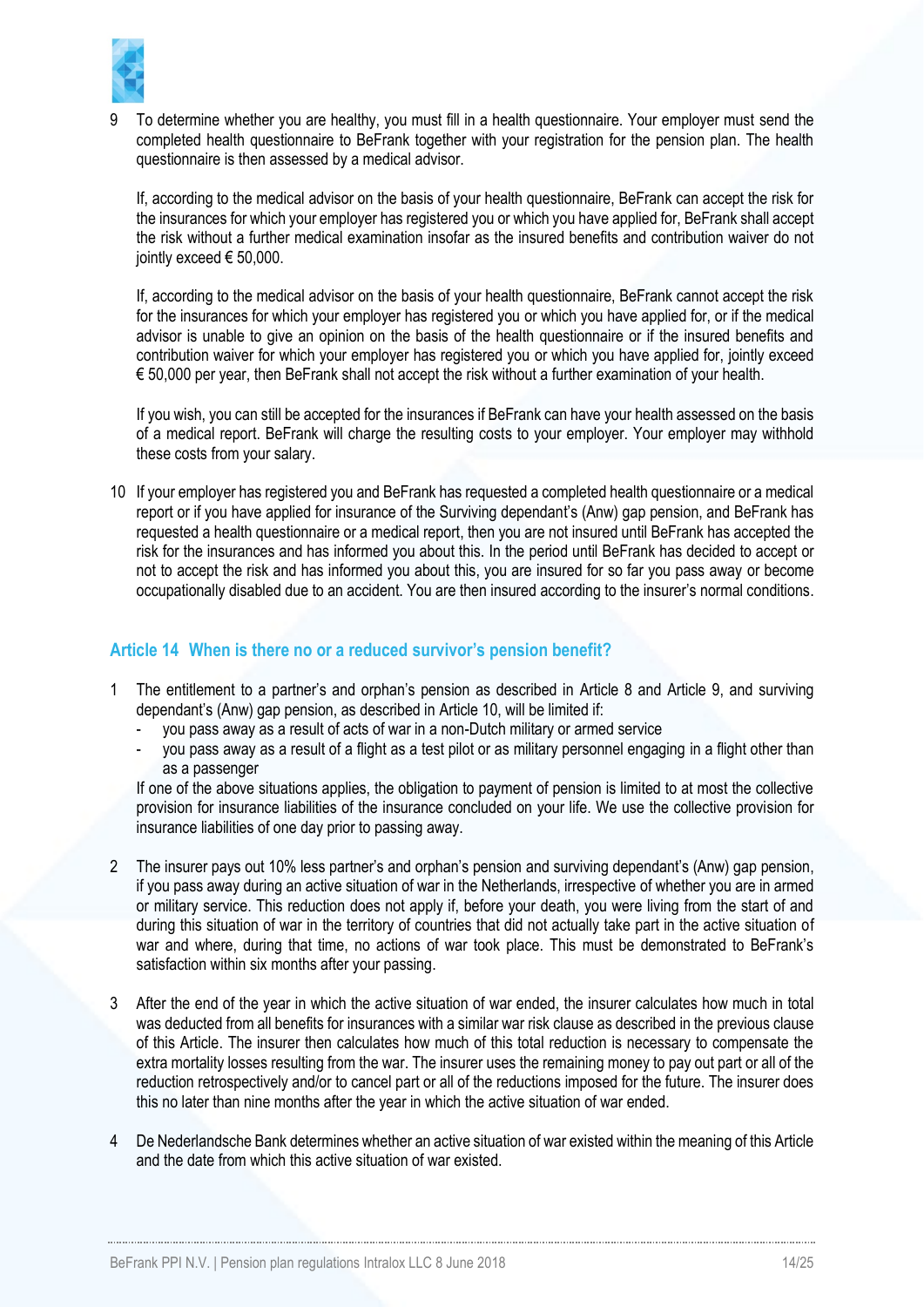

# <span id="page-14-0"></span>**Article 15 When are you not entitled to benefit for occupational disability?**

- 1 You are not entitled to a contribution waiver in the event of occupational disability in the following situations:
	- you fail to provide the information or documents that are necessary to grant, or revise, the contribution waiver
	- you are not entitled to IVA or WGA benefit. If you are entitled to partial IVA or WGA benefit, you are entitled to a partial benefit
	- in case of fraud. Fraud is behaviour designed to mislead, deception or a breach of trust in order to gain an unfair or unjustified advantage. You will have no right to an occupational disability contribution waiver if you have intentionally provided false information, or you have arranged for someone else to do so.
- 2 In addition, you will not be entitled to waiver of premium payment in case of occupational disability if your occupational disability is the direct or indirect consequence of:
	- intent or gross negligence by you or another person who has an interest in the insurance
	- **attempted suicide**
	- **violence**, by which we mean armed conflict, civil war, insurrection, civil commotion, riot or mutiny, according to the list of acts of war filed by the Dutch Insurers' Association with the district court in The Hague on 2 November 1981
	- **nuclear reaction or radioactivity**, unless the radioactivity is used outside a nuclear facility and moreover is intended for medical, industrial, commercial, agricultural, scientific or educational purposes or nonmilitary security purposes, provided that such use is licensed by a government. Our definition of a nuclear facility is stated in the Nuclear Incidents (Third-Party Liability) Act (Wet Aansprakelijkheid Kernongevallen), and includes a nuclear facility on board a ship.

# <span id="page-14-1"></span>**Article 16 When is there no or only limited entitlement to benefit?**

1 There is no or only limited right to benefit if the situation involves terrorism. Terrorism is a form of violent action, usually an attack or a series of interrelated attacks. The spreading of pathogens or other substances harmful to humans or animals is also an attack.

The risk of terrorism is not fully covered by the insurer. Terrorism risk is insured with the Dutch Terrorism Risk Reinsurance Company (Nederlandse Herverzekeringsmaatschappij voor Terrorismeschaden N.V., or 'NHT'). The NHT determines whether a situation involves a terrorist attack. Loss as a result of a terrorist act are fully subject to the Clauses Sheet for Terrorism Cover and the Claims Settlement Protocol of the NHT. These documents are available at [terrorismeverzekerd.nl.](http://www.terrorismeverzekerd.nl/)

- 2 If you work in a dangerous location, either permanently or temporarily, your partner and children are not entitled to partner's and orphan's pension and surviving dependant's (Anw) gap pension. There will also be no waiver of premium payment if the occupational disability occurs in a dangerous location if you work there. The insurer determines whether a location is dangerous on the basis of the travel advice provided by the Dutch government. This advice is in the form of colour codes:
	- Green: No special security risks
	- Yellow: Take care, security risks exist
	- Orange: Essential travel only
	- Red: No travel

Further information is available at [rijksoverheid.nl/onderwerpen/reisadviezen.](https://www.nederlandwereldwijd.nl/reizen/reisadviezen) The insurer will always base its assessment on the colour code in effect on the first day that you are in the location in question.

If you work in a location with code green or yellow, you are insured. If you work in a location with code orange or red, you are not insured. If the code of the location changes from green or yellow to orange or red, you have four weeks to leave that location. During those four weeks, you are still insured. After those four weeks, you are no longer insured. If the location code changes from orange or red to green or yellow, you are once again insured.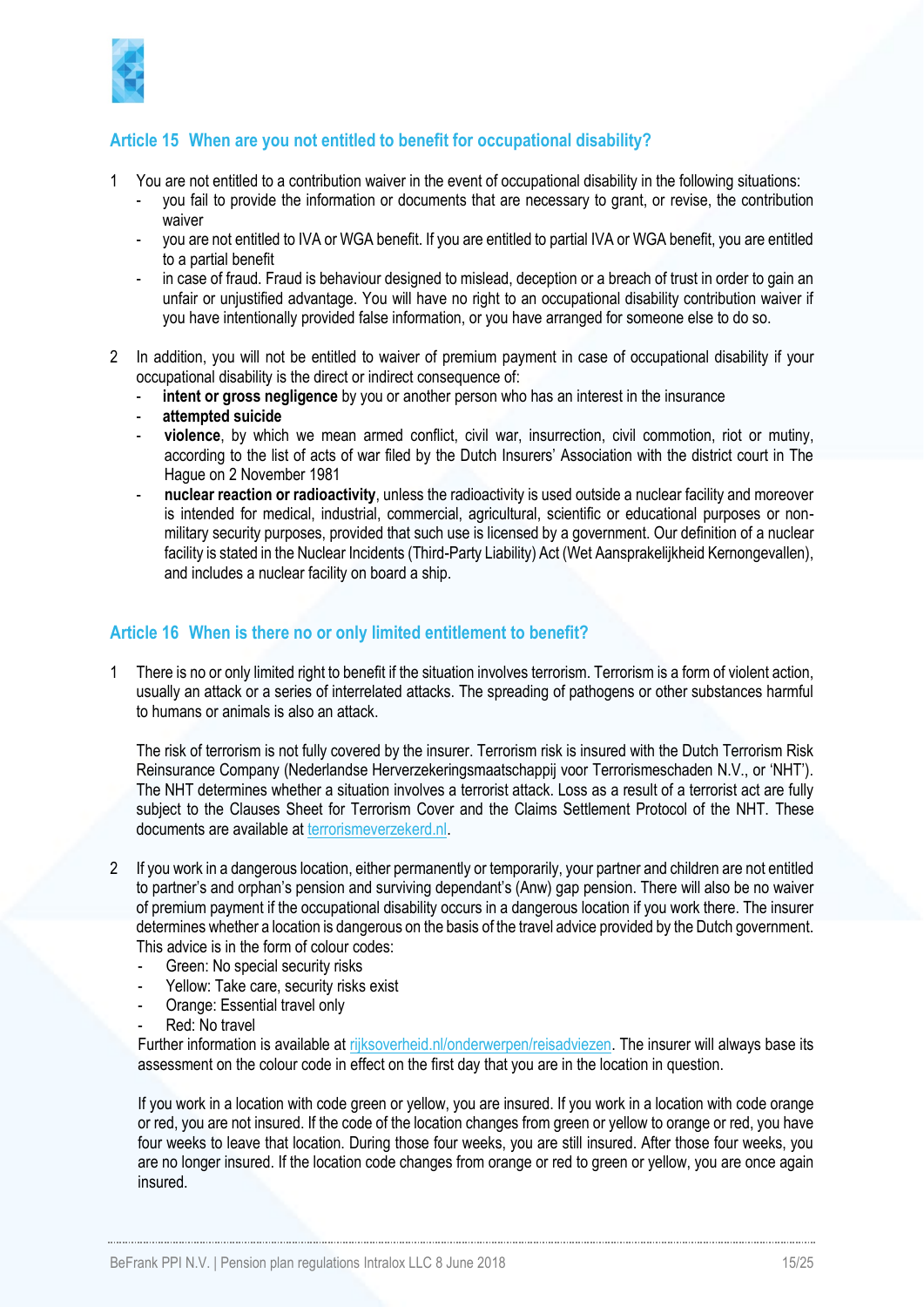

#### <span id="page-15-0"></span>**Article 17 Payment of the insured pensions**

- 1 The insurer pays out pension benefits from the insurances mentioned in [Article 8](#page-8-0) to [Article 10](#page-8-2) in monthly instalments in arrears. The insurer shall make each payment, in full and final settlement, in euros by remitting the payable amount from its head office to a bank account designated by the pension beneficiary. This bank account must be in the name of the pension beneficiary. With each payment, the insurer shall withhold tax as prescribed in the Wages and Salaries Tax Act 1964.
- 2 The person who applies to BeFrank for a payment from the insurances of the pension plan must demonstrate that he or she is the pension beneficiary for this benefit payment. This must be evident from documents provided to BeFrank or the insurer. BeFrank or the insurer determines whether these documents sufficiently demonstrate that the person who has applied for the payment is the pension beneficiary. BeFrank and the insurer are allowed to keep these documents.
- 3 Taxes on risk premiums, on payable or paid amounts, or other matters for the insurances of the pension plan are not borne by BeFrank or the insurer.
- 4 If pension benefits have not yet been paid, these remain payable by the insurer as long as the person who is entitled to these pension benefits is alive. Payable pension benefits that have not been paid by the insurer expire five years after the person who was entitled to these pension benefits dies.

#### <span id="page-15-1"></span>**Article 18 Payments from the deposit account**

- 1 You are entitled to part of the deposit account formed on the basis of [Article 11,](#page-10-0) in the form of an additional payment into your pension account.
- 2 The deposit account is formed each calendar year by the starting position per year, the amounts added from 1 January to 31 December, the withdrawals due to distribution among the participants and the withdrawals due to allocated claims on previously distributed monies.
- 3 We deduct a reserve from the value of the deposit account to be divided for potential claims on monies previously added to the account and (any remaining) value of claims allocated on previously distributed monies.
- 4 In the third quarter of the following calendar year we divide the value of the deposit account on an actuarial basis between all participants at BeFrank:
	- with a similar pension scheme
	- who were members or former members on 31 December of the preceding calendar year
	- and who were also members or former members on the actual date of allocation in the subsequent calendar year

# <span id="page-15-2"></span>**Article 19 Extraordinary partner's pension for your ex-partner if you and your partner separate**

- 1 If you and your partner separate before you retire, your ex-partner is entitled to the insurance of an extraordinary partner's pension in the following situations:
	- your marriage ends through divorce or is dissolved after legal separation
	- your registered partnership (civil partnership or notarial co-habitation contract) is ended
	- you end a non-registered partnership as described in [Article 1](#page-2-0)

The extraordinary partner's pension is insured with Delta Lloyd Levensverzekering N.V.

2 The payment of the extraordinary partner's pension to your ex-partner takes effect if you pass away while your ex-partner is still alive. This payment ends on the last day of the month in which your ex-partner dies.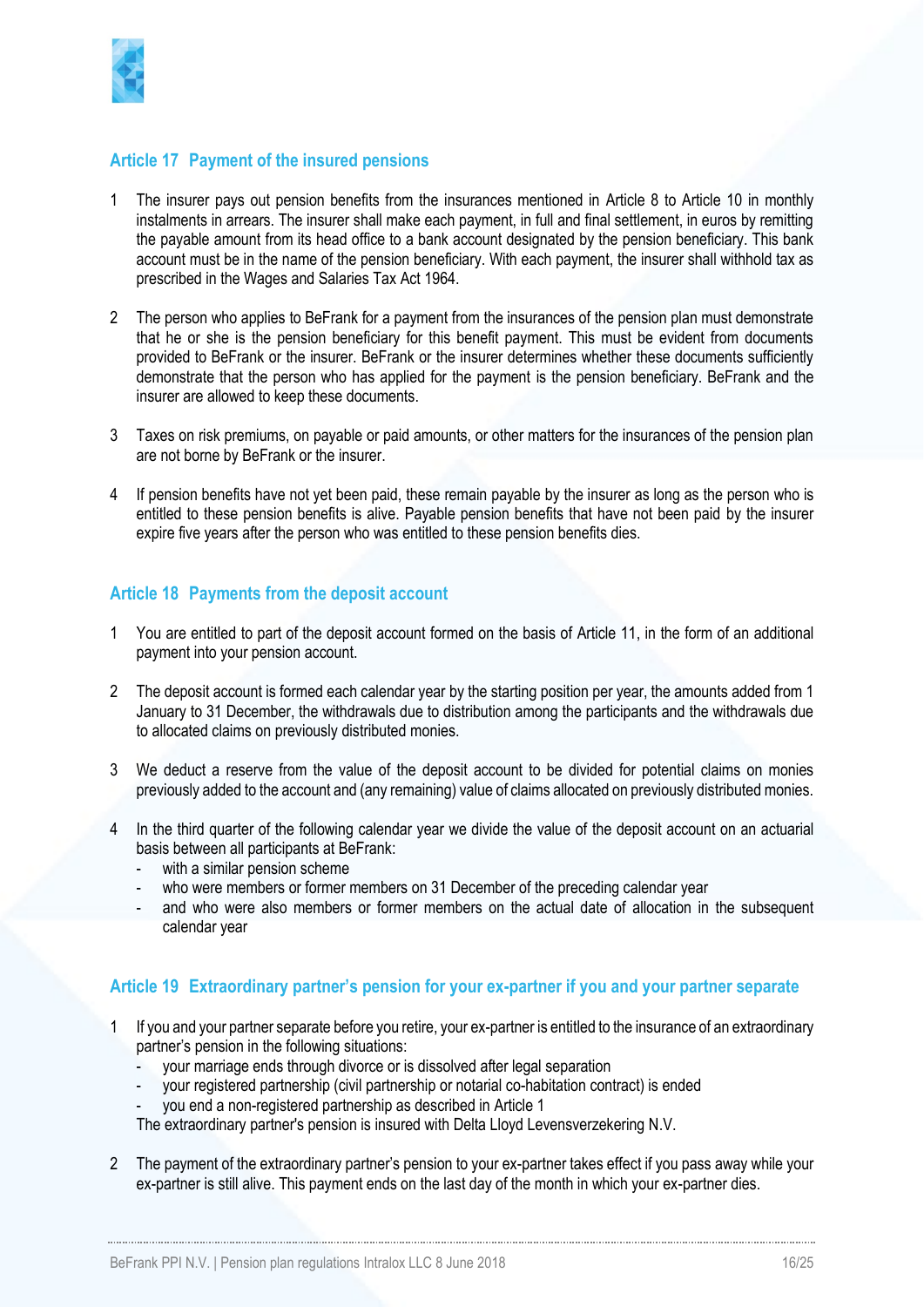

- 3 The size of the extraordinary partner's pension is equal to the partner's pension that can be insured with the sum of the following two single premiums:
	- The single premium on the processing date for the partner's pension that can be co-insured when you are 68 when you purchase a retirement pension with the value of the investments on the separation date. This assumes the purchase of a retirement pension with a co-insured partner's pension of 70% of that retirement pension.
	- The single risk premium on the processing date for the partner's pension if you pass away before 68 that can be insured on the separation date with the value of the investments on the separation date.
- 4 The single (risk) premium for the insurance of the extraordinary partner's pension, determined as described in clause 3 of this Article, is settled with the value of your investments.
- 5 The insurances for the partner's pension, as described i[n Article 8](#page-8-0) and for the surviving dependant's (Anw) gap pension, described in [Article 10,](#page-8-2) are cancelled for your ex-partner. These insurances continue to exist for you if you have a new partner as described in [Article 1.](#page-2-0)
- 6 If you and your partner separate after retirement and you had purchased partner's pension with your investments, then your ex-partner remains entitled to this (extraordinary) partner's pension if you pass away.
- 7 The provisions in the previous clauses of this Article are not applicable if you and your ex-partner have agreed otherwise. You and your ex-partner must state this in writing in:
	- the marriage settlement
	- the divorce agreement
	- the partnership conditions or
	- the partnership termination agreement

With this agreement you must include a statement from BeFrank in which BeFrank confirms its agreement with the alternative arrangement and the consequences for your pension.

- 8 Your ex-partner receives from BeFrank a statement indicating the extraordinary partner's pension to which he or she is entitled.
- 9 If you intend to separate from your partner as described in clause 1 of this Article, you and/or your partner must notify BeFrank as soon as possible, either directly or via your employer. BeFrank and your employer are not liable for any disadvantageous consequences of the late notification of a divorce or separation.

# <span id="page-16-0"></span>**Article 20 Settlement of pension rights in the event of separation**

- 1 If you and your partner separate, your ex-partner is entitled to settlement of the retirement pension rights in the following situations:
	- your marriage is ended through divorce
	- your marriage is ended after a legal separation
	- your registered partnership (civil partnership or notarial co-habitation agreement) is ended
- 2 Settlement takes place under the conditions of the Pension Rights Settlement Act upon separation. This entails, among other things, that settlement only takes place if the part of the retirement pension to which your expartner would have been entitled is greater than the threshold amount for the commutation of a small pension from Article 66 of the Pension Act. In addition, BeFrank must receive the appropriate notification form within two years after the separation date.
- 3 In the event of settlement your ex-partner is entitled to payment of the part of the retirement pension that you purchase or have purchased upon your retirement with half of the value of the investments that are intended for retirement pension and were accrued during your marriage or registered partnership (civil partnership or notarial co-habitation agreement). If your ex-partner dies, then you obtain the right with effect from the first day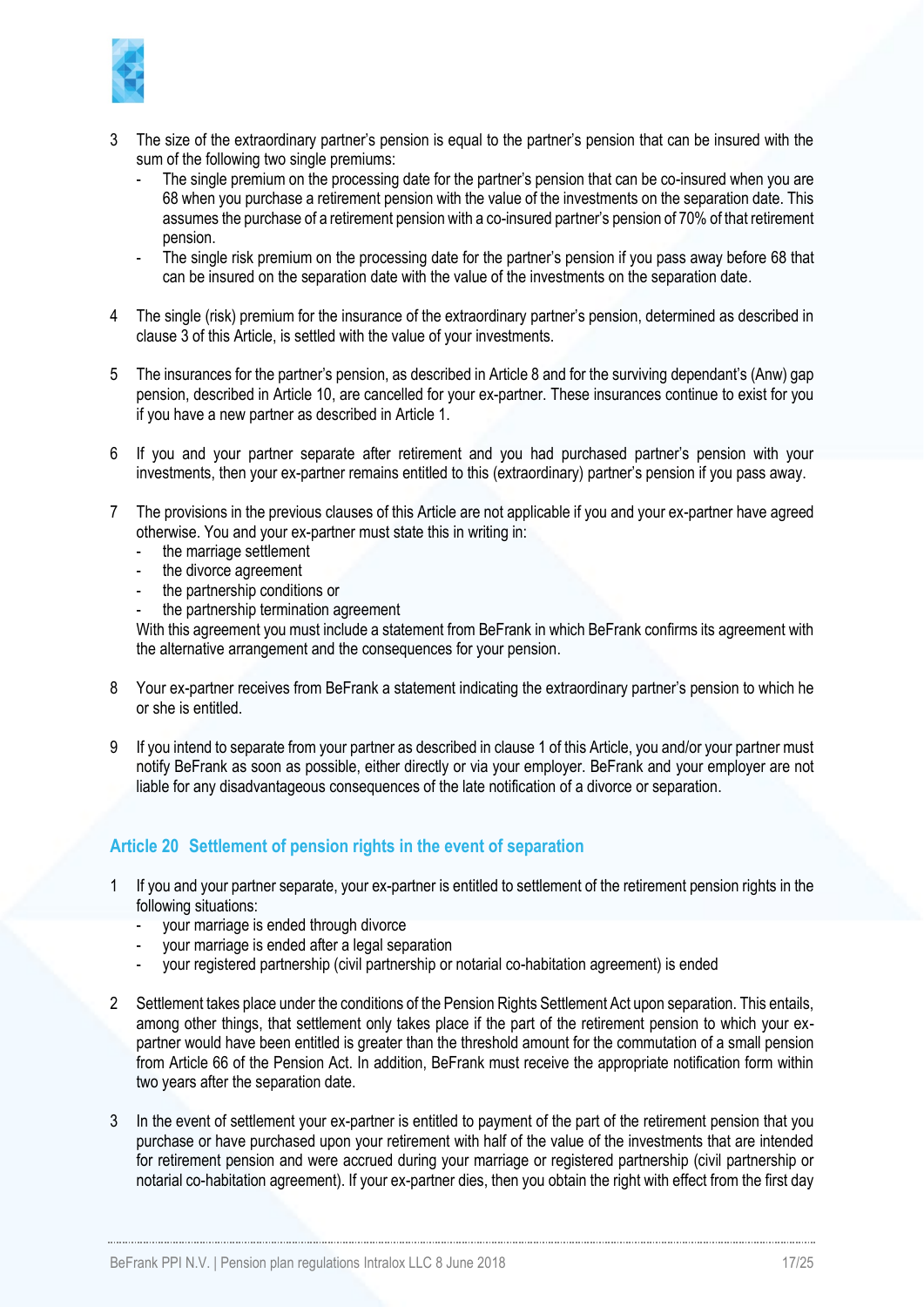

of the month following the death of your ex-partner to payment of the full retirement pension that you purchase or have purchased upon your retirement.

- 4 The payment of the settled part of the retirement pension for your ex-partner takes effect on the effective date of your retirement pension. The actual payment, however, does not start until the first day of the month following the date on which BeFrank received the notification form.
- 5 You and your ex-partner may agree that the part of the retirement pension to which your ex-partner is entitled plus the special partner's pension will be converted into a retirement pension for your ex-partner. We will then convert the part of the value of the investments intended for a retirement pension for your ex-partner and the special partner's pension into investments for your ex-partner. Your ex-partner then uses the capital to purchase a retirement pension on their retirement date. This will be payable from the retirement date of your ex-partner. The retirement age agreed in these pension regulations applies in this case. Your ex-partner may also decide to transfer the converted pension to their own pension provider. If your ex-partner passes away, the capital will not be repaid to you.
- 6 For the purposes of this Article, the separation date is the registration date of:
	- the divorce decision in the register of births, deaths and marriages
	- the legal separation decision in the matrimonial property register
	- the judicial decision in the register of births, deaths and marriages or
	- a statement signed by both partners in the register of births, deaths and marriages

This last-mentioned statement must be signed and dated by you and your ex-partner as well as one or more lawyers or notaries. This statement must demonstrate that the registered partnership (civil partnership or notarial co-habitation agreement) has been terminated and from what date.

- 7 If you and your ex-partner want to deviate from the provisions in the previous clauses of this Article, or if you and your ex-partner wish to make use of conversion, then you and your ex-partner must lay this down in writing:
	- the marriage settlement
	- the divorce agreement
	- the registered partnership conditions or
	- the agreement for the termination of the registered partnership

If you and your ex-partner want to make use of conversion, then you must include with the above-mentioned agreements a statement from BeFrank in which BeFrank confirms its agreement with the conversion and the consequences for your pension.

- 8 BeFrank charges the costs of the settlement to you and your partner. You and your ex-partner will each pay an one-off amount of € 150.00 (2018 amount). This amount is increased annually on 1 January according to the annual DPI (services price index) of Statistics Netherlands (CBS) as at the end of the third quarter of the preceding year. You and your partner must pay the settlement costs before BeFrank processes the settlement.
- 9 BeFrank provides you and your ex-partner with a statement of the pension entitlements obtained on the grounds of this Article insofar as these have not yet taken effect.

# <span id="page-17-0"></span>**Article 21 Purchase of pension with the value of the investments when you retire**

- 1 On the first day of the month that you turn 68, BeFrank sells the investments. The value of the investments is intended for the purchase of a lifelong retirement pension plus the co-insured partner's pension of 70% of the retirement pension. On the first day of the month in which you turn 68 you can use the value of your investments to buy your pension from an insurer of your choice. The amount of pension you can buy depends on the rates of the insurer of your choice.
- 2 You can opt to exchange part or all of the partner's pension for a higher retirement pension.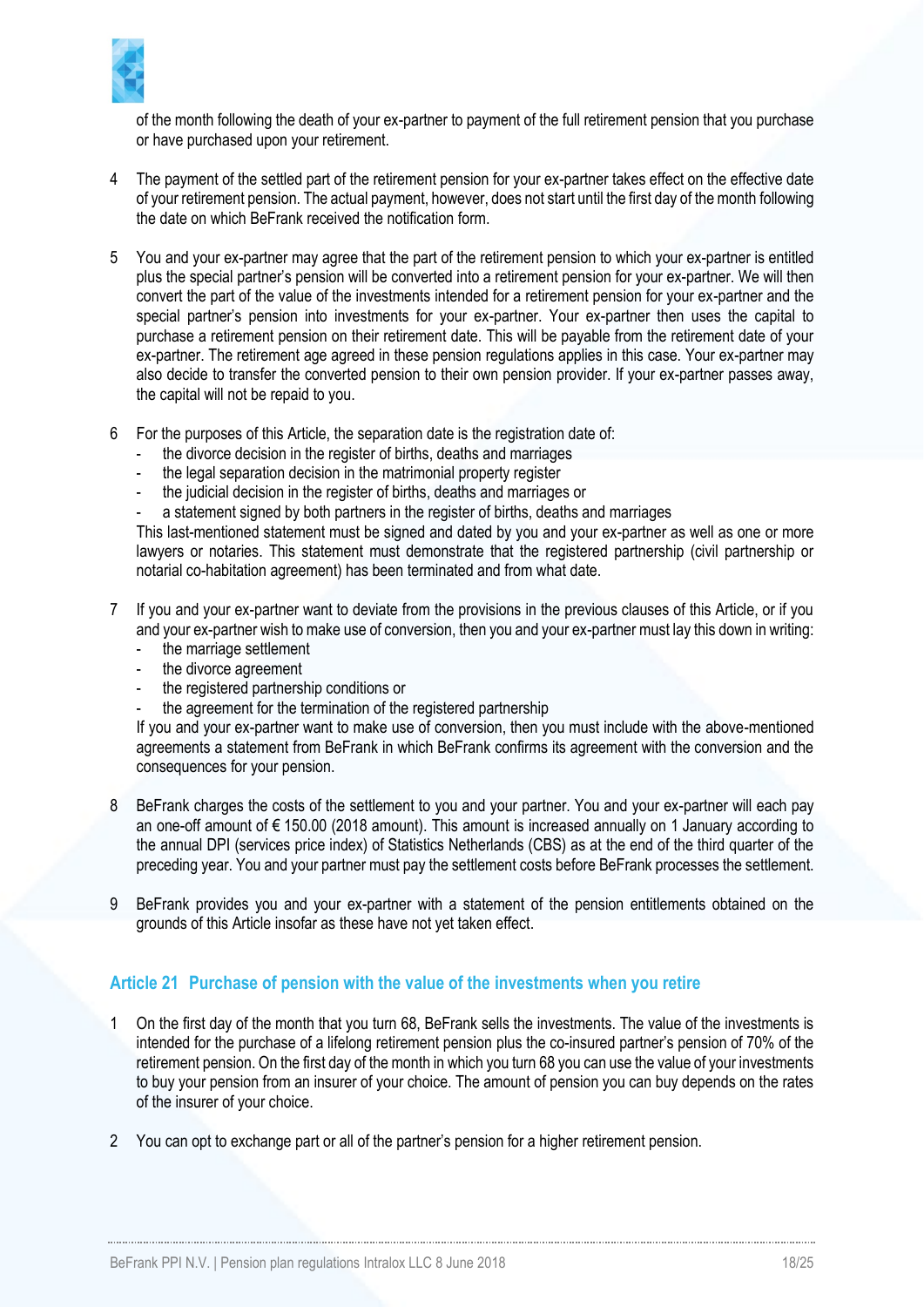

If you opt to exchange part or all of the partner's pension for a higher retirement pension, you must inform the insurer where you buy your pension of your choice. If you have a partner, he or she must co-sign the request for the exchange.

After purchasing your pension, you can no longer opt to exchange the partner's pension for a higher retirement pension. You are also not permitted to reverse an earlier choice to exchange the partner's pension.

- 3 You can opt to purchase a variable annuity. Then your pension is not a fixed amount, but may increase or decrease as a result of investment performance and/or developments in life expectancy.
- 4 You can opt to change the size of the retirement pension that you receive. For example, in the first 5 or 10 years, you can opt for a higher or lower pension than in the period thereafter. The maximum ratio between the high and the low pension is 100:75.

If you opt for a retirement pension that varies in size, you must inform the insurer where you buy your pension of your choice.

5 If you retire before the date on which you reach state retirement age, you can exchange part of your retirement pension for an extra retirement pension until your receive your state pension. The additional amount you receive per month may not exceed € 1,667.92 (2018 amount). This amount is laid down in the tax regulations and will change every year.

If you opt to exchange part of your retirement pension for extra retirement pension until you receive your state pension, then you should notify the insurer where you buy your pension.

6 The insurer where you buy your pension must be authorised to insure the pension on the basis of the Pensions Act. The pension insurance must meet the requirements of a life insurance agreement according to the Financial Supervision Act (2007).

# <span id="page-18-0"></span>**Article 22 Early or deferred retirement**

1 On request you can start receiving your pension before the first day of the month in which you turn 68. From the first day of the month in which you turn 57, you can use the value of your investments to buy a lifelong retirement pension with a co-insured partner's pension, as described in [Article 21.](#page-17-0)

If you opt for early retirement, then you should notify us not later than three months before you retire.

- 2 If you opt to start your pension before you are 68, the insurances of your pension plan are cancelled for the period between the earlier retirement date and the first day of the month in which you turn 68.
- 3 Early retirement is only possible if you stop working and do not plan to work again. This condition does not apply if you take early retirement less than five years before the State Pension Age (AOW).
- 4 You cannot opt to start your retirement pension early if this results in the pension benefit falling below the threshold limit for the commutation of small pensions from Article 66 of the Pensions Act.
- 5 On request you can start your pension after the first day of the month in which you turn 68. You are required to purchase a pension with the value of your investments no later than five years after your state retirement age.

If you opt for deferred retirement, then you should notify us not later than three months before you turn 68.

6 If you opt for deferral, your employer will no longer pay pension contributions after the first day of the month in which you turn 68 as described in [Article 5.](#page-5-0) Your employer will then no longer deduct your contribution from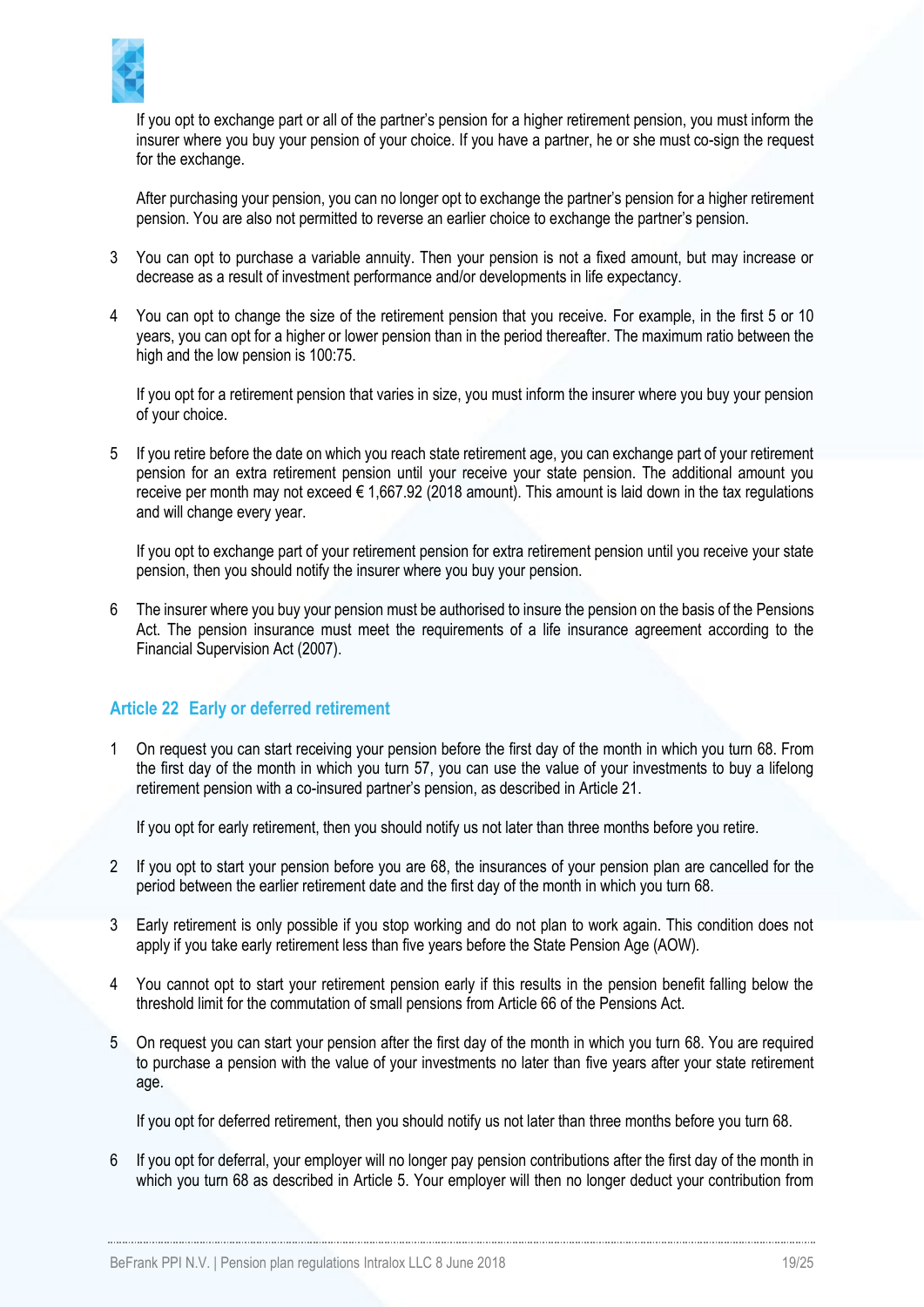

your salary. It is then no longer possible to pay extra pension contributions as described in [Article 6.](#page-6-0) The insurances of your pension plan will no longer apply after the first day of the month in which you turn 68.

#### <span id="page-19-0"></span>**Article 23 Part-time retirement**

- 1 Part-time retirement is possible on request. In that case, BeFrank sells part of the investments. You can use the value of this part of the investments to purchase your pension.
- 2 Part-time retirement more than five years before your state retirement age is only possible if your contract of employment is terminated for the corresponding part.
- 3 In the case of part-time retirement before the first day of the month in which you turn 68, the insurances of the partner's and orphan's pension as described in [Article 8](#page-8-0) and [Article 9,](#page-8-1) will be lowered for the corresponding part.

# <span id="page-19-1"></span>**Article 24 What happens with your pension plan if you go on leave?**

- 1 If you go on pregnancy or parental leave, your employer continues to pay pension contributions for you according t[o Article 5](#page-5-0) and the insurances of your pension plan remain applicable.
- 2 If you take a form of leave other than pregnancy or parental leave, your employer will cease paying pension contributions. Your employer will only re-start the pension contributions after you have returned to work, unless you arrange with your employer that the pension contributions continue to be paid during your leave.
- 3 In the period of unpaid leave in which your employer does not pay pension contributions, the partner's and orphan's pension remain insured for up to 18 months. The level of this partner's and orphan's pension is calculated using the last-determined pensionable salary to a maximum of € 105,075 (2018 amount). If your leave lasted longer than 18 months, these insurances with your pension plan will be cancelled after the period of 18 months.

# <span id="page-19-2"></span>**Article 25 Termination of the contract of employment before you are 68**

- 1 This Article sets out what happens with the pension plan if the contract of employment with your employer is terminated or if you become managing director-major shareholder, except if the contract of employment ends when you pass away or retire.
- 2 From the termination date of the contract of employment, your employer no longer pays pension contributions to BeFrank. You yourself can also no longer pay any pension contributions. BeFrank refunds to your employer any contributions that were paid after the termination date of the contract of employment. If investments have already been purchased for refundable pension contributions, the refundable amount will be settled with the value of the investments.
- 3 BeFrank will continue to manage the investments that you have accrued until the termination date of the contract of employment until you retire. You can also transfer the investments to another pension provider as described in [Article 26.](#page-20-0) As long as BeFrank manages the investments, you must pay the investment and management fees as described in [Article 7](#page-7-0) clause [3](#page-7-1) and [4.](#page-7-2)
- 4 After the termination of the contract of employment with your employer, you can still find information about your pension by logging into the website **BeFrank.com.** Here you can view the value of your investments and make use of the options that are still applicable to you as described in these pension plan regulations.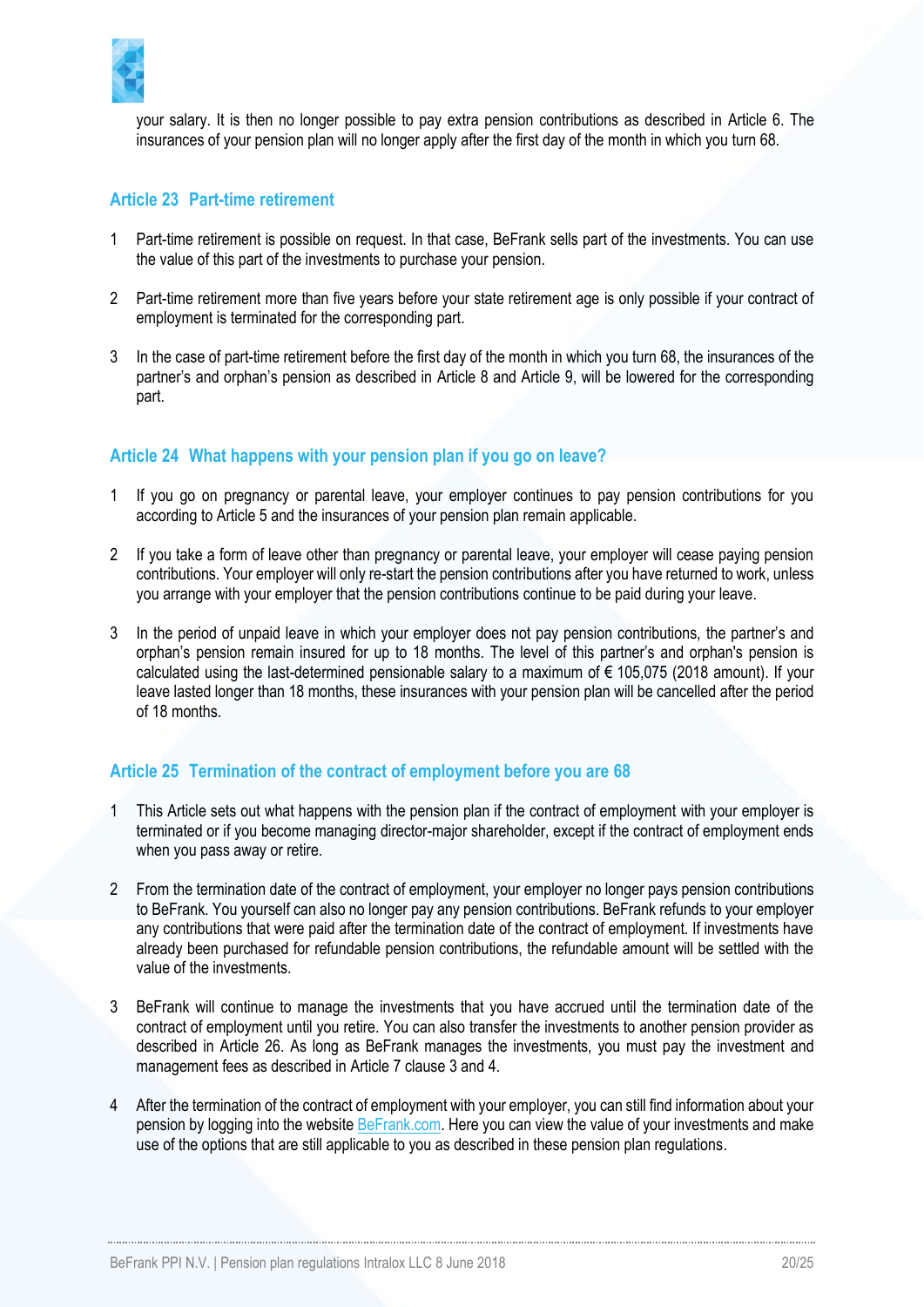

5 From the termination date of the contract of employment with your employer, the insurances of the partner's and orphan's pension as described in [Article 8](#page-8-0) and [Article 9,](#page-8-1) and of the surviving dependant's (Anw) gap pension as described in [Article 10,](#page-8-2) are cancelled.

The pension for your partner and children if you pass away before your retirement from the value of the investments as described i[n Article 11](#page-10-0) remains applicable.

- 6 The insurance of the partner's pension prior to the retirement date and the surviving dependant's (Anw) gap pension (if applicable) will not lapse on termination of employment if:
	- you are entitled to WW benefit on termination of your employment and
	- for as long as you are entitled to WW benefit

The amount of the partner's pension and surviving dependant's (Anw) gap pension will be determined on the basis of the number of years of your membership of this pension scheme and will therefore be lower than when you were still in employment. If you die in this period, the calculation of the amount of the partner's pension and surviving dependant's (Anw) gap pension will take account of the amount that your partner can purchase with the value of the investments.

7 Insurance of the contribution waiver in the event of occupational disability, described in [Article 12,](#page-10-1) lapses from the termination date of the contract of employment with your employer.

Partial cover of the contribution waiver in the event of occupational disability continues if, on the termination date of the contract of employment, you are sick. The extent of the contribution waiver is based on the occupational disability percentage first established for the WIA benefit. If your occupational disability percentage falls at a later date, the waiver will be reduced in accordance with [Article 12.](#page-10-1) If your occupational disability percentage then increases again, the waiver will be increased in accordance with [Article 12](#page-10-1) but only up to the level that applied when the WIA benefit was first granted.

The cover for waiver of premium payment in case of occupational disability lapses as soon as you have returned to work for an uninterrupted period of four weeks.

#### <span id="page-20-0"></span>**Article 26 Pension value transfer**

1 If you have accrued a pension from your previous contract of employment, you can transfer that pension to the pension plan by means of an incoming value transfer.

You can submit a request for value transfer to BeFrank. BeFrank will then provide you with a statement containing information on the consequences of transferring the value from your previous pension plan to this pension plan. Next, log into the website [BeFrank.com](https://www.befrank.com/) and use the Pension planner to calculate examples of how much your pension may increase as a result of the pension value transfer. If, on the basis of this information, you want to exercise your right to transfer pension value, you must send a confirmation of your approval within two months after receiving the information from BeFrank. If you have a partner and the pension that you want to transfer contains a partner's pension, your partner must also sign the confirmation of approval.

If you exercise the right to transfer pension value, the transferred value will be invested in the same manner as your pension contribution.

The service years in which you have accrued the transferred pension are included in the calculation of the size of the partner's and orphan's pension as described in [Article 8](#page-8-0) an[d Article 9.](#page-8-1) These service years are based on the average part-time percentage of your previous pension plans.

<span id="page-20-1"></span>2 If you have stopped working with your employer, and you have a contract of employment with a new employer who also has a pension plan, you can transfer your investments to the new employer's pension plan by means of an outgoing pension value transfer.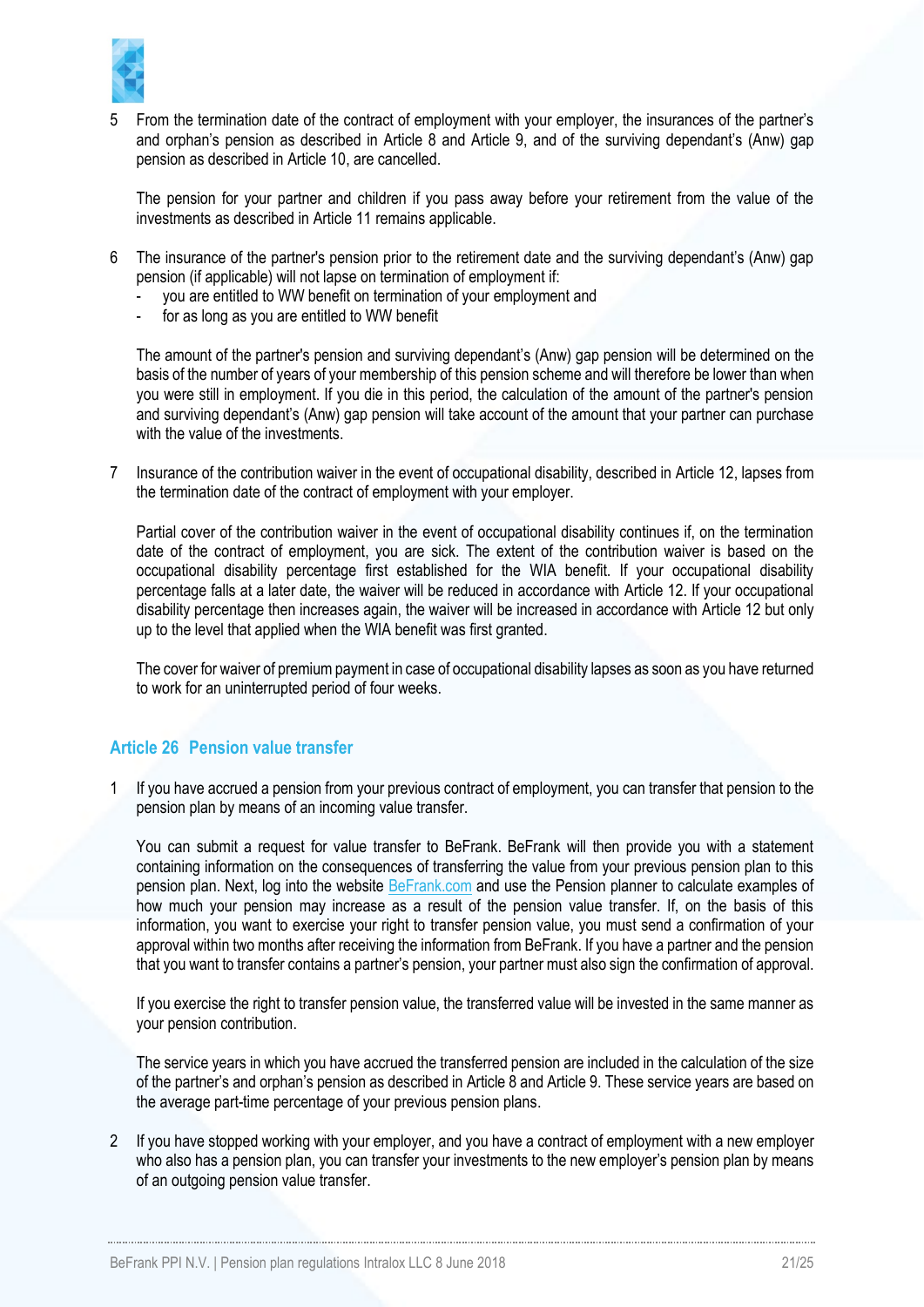

You submit a request for a transfer of pension value to the new pension provider. Next, the new pension provider provides you with a statement for transferring the value from this pension plan to the new pension plan. If, after receiving this statement, you still want to exercise your right to transfer pension value, you must send confirmation of your approval to the new pension provider within two months. If you have a partner, he or she must also sign the confirmation of approval.

- 3 If you have accrued pension in a member state of the European Union or a state that forms part of the European Economic Area, you have the right to transfer that pension in the pension plan by means of an incoming pension value transfer. This is subject to the following conditions:
	- your participation in a pension plan of a previous employer has ended on or after 1 January 2007
	- your (ex-)partner who is entitled to partner's pension from the previous employer's pension plan approves the transfer of the value of that partner's pension and
	- the transferring pension provider sets no conditions for the pension value transfer that are in breach of Dutch law
- 4 Notwithstanding the provisions of [Article 25,](#page-19-2) the following lapse if you make a transfer value as described in claus[e 2](#page-20-1) of this Article:
	- insurance of contribution waiver in the event of occupational disability
	- contribution waiver in the event of occupational disability granted

#### <span id="page-21-0"></span>**Article 27 Commutation of small pensions**

1 If you turn 68, and the pension that you can purchase on your  $68<sup>th</sup>$  birthday with the money of your investments is lower than the threshold amount for the commutation of small pensions as described in [Article 21,](#page-17-0) then BeFrank can commute your pension if you agree with it.

Upon commutation of your pension, BeFrank will sell the investments for your pension. BeFrank shall pay the value for which the investments are sold, after deduction of wage tax, into your bank account.

2 If, according to [Article 8](#page-8-0) and/or [Article 11,](#page-10-0) the partner's pension after your death is lower than the threshold amount for the commutation of small pensions, BeFrank can commute this partner's pension. This is possible during the six months after your death without approval from your partner. After these six months, the commutation of a small partner's pension is only possible with your partner's approval.

Upon commutation of the partner's pension, BeFrank will sell the investments that are intended for this pension. To this is added the commutation value of the partner's pension that your partner receives if you pass away before the first day of the month in which you turn 68, when still a participant or candidate participantof the pension plan. This commutation value is equal to the annual payment multiplied by a commutation rate that depends on your partner's age. The commutation rate is established on a regular basis and can be requested from us. BeFrank pays the commutation value, after deduction of wage tax, into your partner's bank account.

If the orphan's pension after your death is lower than the threshold amount for the commutation of small pensions, BeFrank can commute this orphan's pension. This is possible during the six months after your death without approval from your children who are entitled to orphan's pension. After these six months, commutation of a small orphan's pension is only possible with the approval of your children who are entitled to orphan's pension.

The commutation value of the orphan's pension is equal to the annual benefit payment multiplied by a commutation rate that depends on the age of your children who are entitled to orphan's pension. The commutation rate is established on a regular basis and can be requested from us. BeFrank pays the commutation value, after deduction of wage tax, into the bank account of your children who are entitled to orphan's pension.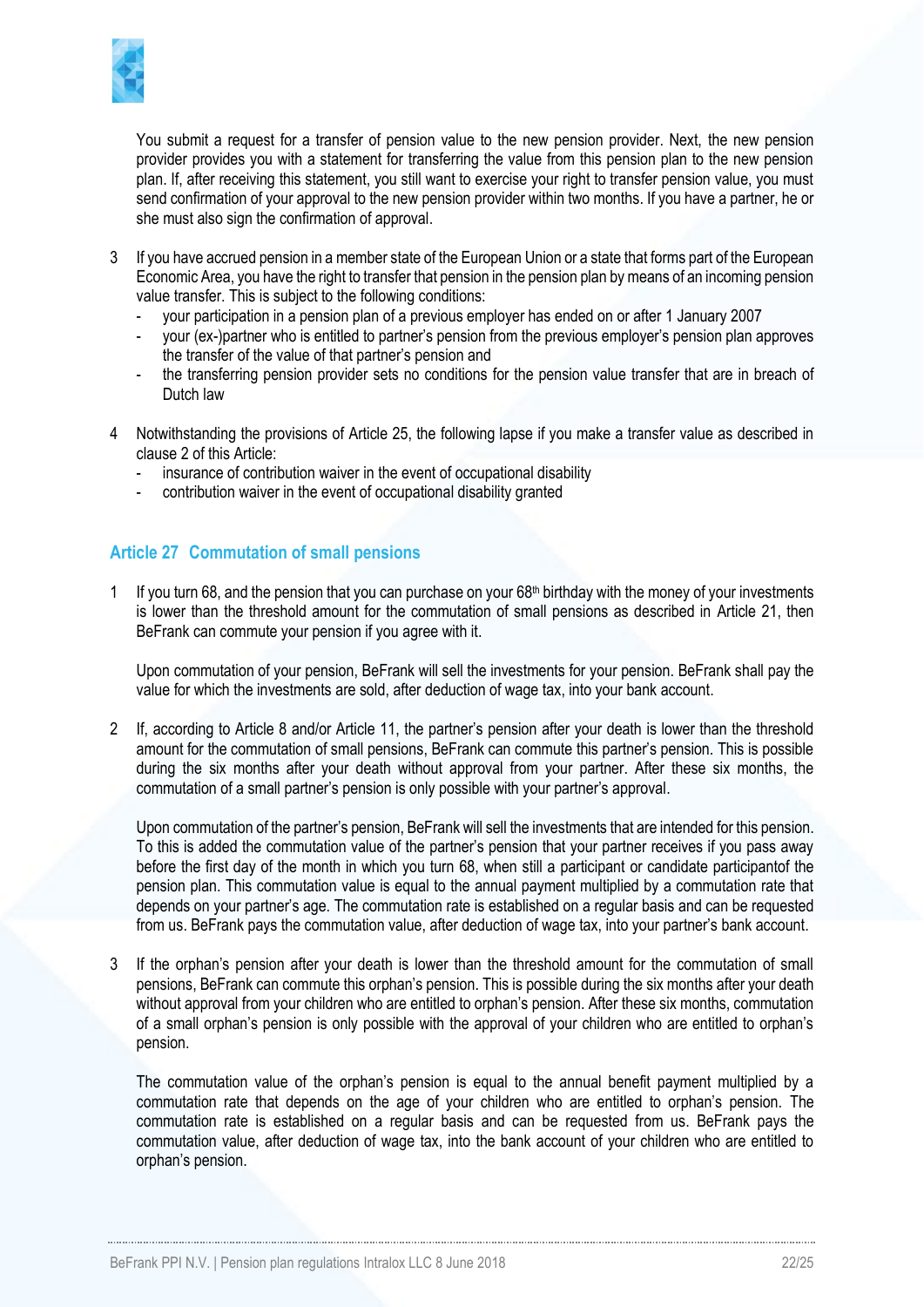

4 If, after you and your partner have separated, the extraordinary partner's pension as described i[n Article 19](#page-15-2) is lower than the threshold amount for the commutation of small pensions, then BeFrank can commute this extraordinary partner's pension. This is possible during the six months after the separation without your expartner's approval. After these six months, commutation of a small extraordinary partner's pension is only possible with your ex-partner's approval.

Upon commutation of the extraordinary partner's pension, BeFrank sells the investments that are intended for this pension. BeFrank shall pay the value from the sale of these investments, after deduction of wage tax, into your ex-partner's bank account.

- 5 The threshold amount for the commutation of small pensions can be found in Article 66 of the Pensions Act. This threshold amount changes annually.
- 6 The entitlements arising out of this pension plan cannot be commuted, alienated or relinquished, nor made the subject of any security, whether in form or in fact, except as provided for in these pension plan regulations.

# <span id="page-22-0"></span>**Article 28 When can the pension plan be amended without your permission?**

1 You employer can amend the pension plan without your permission, but only if the amendment is of such crucial significance to the Employer that it is reasonable and fair for the Employer's interests to prevail over the Employee's interests that are damaged by the amendment.

An amendment is of crucial significance if, for instance:

- the government changes the retirement, surviving dependant's and/or occupational disability benefits to such an extent that a revision or termination of the pension plan is necessary in view of the structure of said plan
- the employer is obliged to join an industry-wide pension fund for some or all of the employees falling within this plan
- 2 BeFrank is entitled to change the risk premium, the costs and all other principles and terms and conditions either generally or on a group basis. This is only possible in the event of:
	- changes to legislation and regulation
	- a court ruling
	- a change of policy by De Nederlandsche Bank or the Authority for the Financial Markets
	- exceptional situations

These are situations which we cannot predict whether they will occur. When effecting the change, we take account of your interests and the interests of your employer.

In exceptional situations we have to implement the change immediately because the change is needed to avoid a decline in solvency below the legally prescribed level. We do not treat trend developments in the interest rate and securities markets as an exceptional situation.

- 3 If the pension plan is amended, we will inform you of the consequences within three months after the employer has informed us of the change.
- 4 If a contribution waiver is granted as described in [Article 12,](#page-10-1) an amendment of the pension plan does not apply to the paid-up part of the pension plan.
- 5 If you are sick at the time of the amendment of the pension plan, the consequences of the amendment of the pension plan for the insurance of the contribution waiver in the event of occupational disability do not apply to you insofar and as long as you are sick.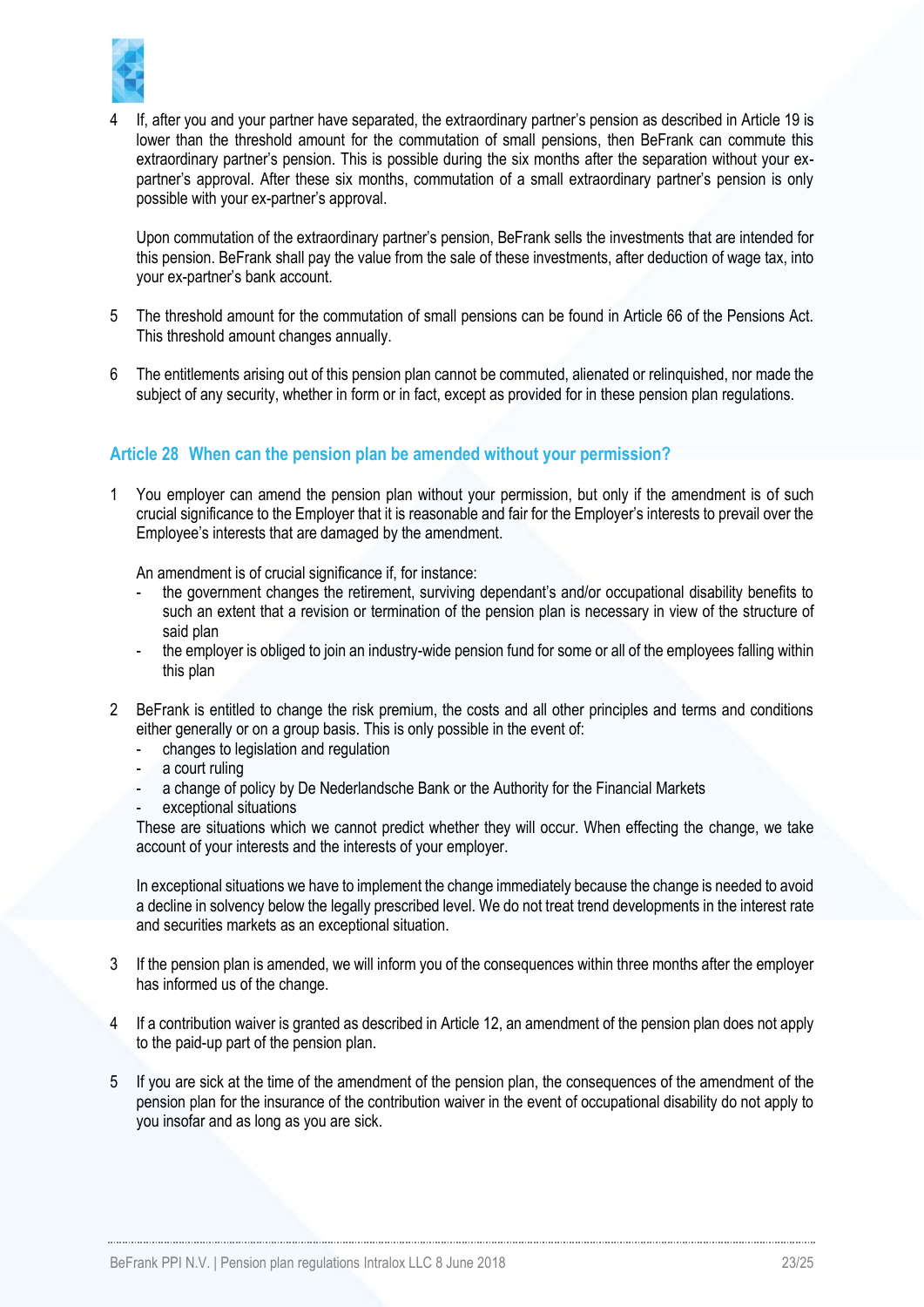

6 If the pension contribution as described in [Article 5](#page-5-0) clause 2 is reduced as a result of the amendment of the pension plan, this reduction only applies to the pension contribution that is payable from the date of the amendment of the pension plan.

## <span id="page-23-0"></span>**Article 29 Procedure in the event of arrears of payment**

- 1 If your employer does not pay the contribution of the pension plan in full within 30 days after the contribution due date or after the invoice has been sent, BeFrank shall inform the employer in writing of the payment arrears and request the employer to clear these arrears within a set term. If the employer fails to meet this request, BeFrank will proceed to make the pension plan paid-up and cancel the insurance cover.
- 2 BeFrank shall only proceed to convert the pension plan to paid-up status and cancel the insurance cover, after informing the employer and yourself about this.
- 3 The pension plan will be converted to paid-up status as at a calculation date that is a maximum of five months before the date on which the notification as mentioned in clause 2 of this Article was made to you.
- 4 The cover of the mortality risk and the occupational disabilitiy risk shall continue to apply in full until three months after the statement referred to in clause 2 of this Article.
- 5 If the pension plan is converted to paid-up status, unpaid pension contributions for which investments were purchased are settled with the investments with due regard to the terms mentioned in this Article. Any debit interest and costs arising from making the pension plan paid-up are not settled with the investments. The deduction of management fees by BeFrank remains unchanged as described in [Article 7](#page-7-0) claus[e 4.](#page-7-2)

#### <span id="page-23-1"></span>**Article 30 Contribution deferral by the employer**

- 1 Your employer can reduce the contribution for the pension plan or cease the payment of that pension contribution in the event of a radical change in circumstances, as referred to in Article 12 'Contribution deferral' of the Pensions Act. Where your employer exercises this right and reduces or terminates the payment of the employer's contribution for the pension contracts, your employer will continue to pay the employee's contribution.
- 2 The Employer shall notify BeFrank immediately in writing of any reduction in the contribution or cessation of the payment of the contribution for the pension plan. BeFrank shall then inform you in writing as soon as possible about this.
- 3 If your employer reduces or terminates the payment of the employer's contribution and if the employee's contribution together with the reduced employer's contribution is less than or equal to the premiums for the insurances and the administration fees, BeFrank will stop investing pension contributions for the accrual of your pension capital. The provisions of [Article 29](#page-23-0) are not applicable in this case.

If the employee's contribution together with the reduced employer's contribution is greater than the premiums for the insurances and the administration fees, BeFrank will invest the employee's contribution together with the reduced employer's contribution insofar as this is more than the premiums for the insurances and the administration fees.

If the employee's contribution together with the reduced employer's contribution is less than the premiums for the insurances and the administration fees, the cover of the insurances will be reduced. The cover of the insurances will not be reduced if the employee's contribution together with the reduced employer's contribution is equal to or greater than the premiums for the insurances and the administration fees.